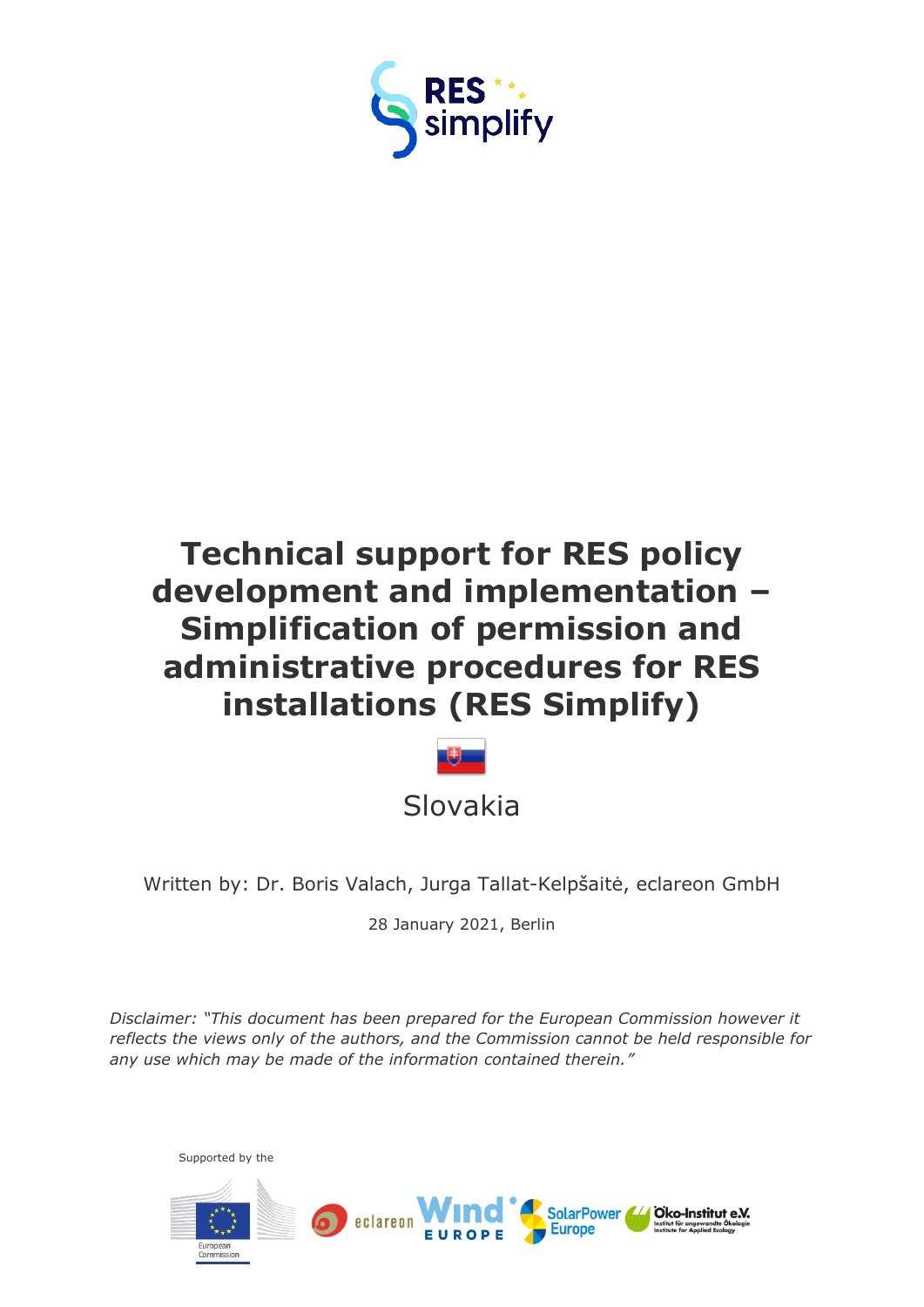# <span id="page-1-0"></span>**Executive summary**

This report scrutinises relevant administrative permission procedures for renewable electricity generating plants. Since the Slovak Government plans the strongest growth in a few RES-E technologies, it puts a particular emphasis on the country's onshore wind, solar PV and biomass sector.

In order to realise a RES-E project in Slovakia, an investor must complete several administrative processes. Once its project charter is in line with applicable spatial plans, it must ensure to obtain relevant electricity licenses. Besides, the consent of the Ministry of Economy for an energy facility construction is required for RES-E plants over 1 MW, or over 500 kW for solar PV plants. An environmental impact assessment (EIA) process, however, precedes these procedures. In addition to all wind installations, solar PV and biomass plants above 5 MW are subject to the EIA Act. Subsequently, as a first step in the following grid connection permit procedure, an investor has to submit a request for an opinion to the relevant DSO. Apart from a limited annual number of RES-E capacities to be connected to the grid, only requests on so-called Small Sources up to 10 kW are well accepted by DSOs now. Finally, when an investor implements its RES-E plant, it is eligible to be exempted from an excise tax through filling-out of a tax return.

Except for a still prevalent (partial) connection moratorium for RES-E, the Slovak RES sector has been facing numerous challenges. If a RES developer intends to build a RES-E plant with a capacity of more than 1 MW, it is obliged to obtain the aforementioned ministerial consent, which significantly increases the administrative burden for such investments. In addition to lengthy zoning and construction procedures, the process of the EIA does not seem to function well either. For instance, so-called full EIA is requested for wind power plant projects regardless of their installed capacity. Also, an already timedemanding EIA process is exacerbated by subjects which tend to raise unreasonable requests, leading to further delays. Moreover, RES-E operators are legally obliged to pay for a costly so-called G-component. Such legislation conflicts with the EC's Wind Energy Package, according to the main Slovak RES association.

Table 1 contains a traffic light assessment of the relevant process steps for the installation of solar PV, onshore wind and biomass power plants in Slovakia. *Table 1: Traffic light assessment of the relevant process steps*

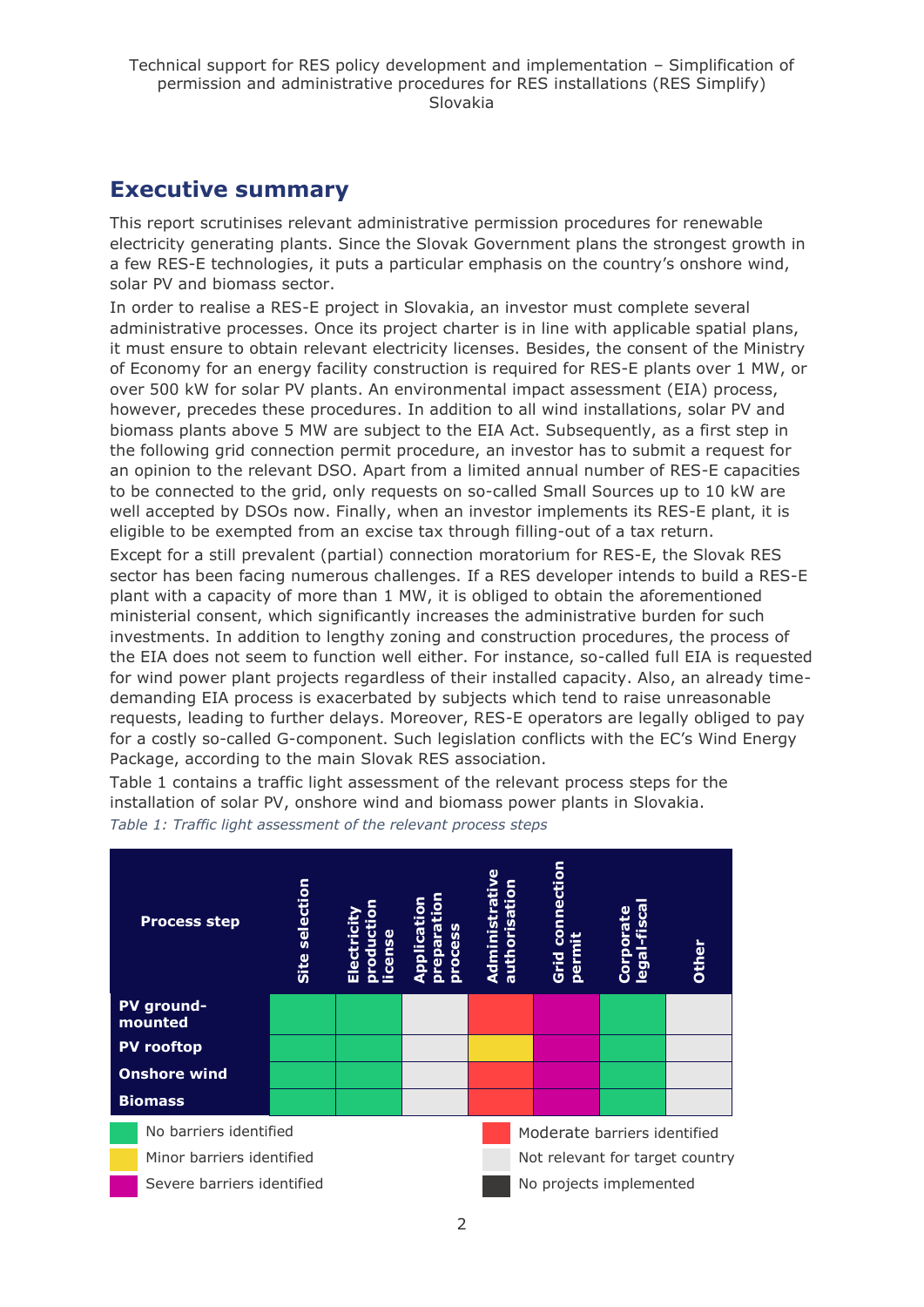# **Table of contents**

| Indicators to measure the performance of the overall process26 |
|----------------------------------------------------------------|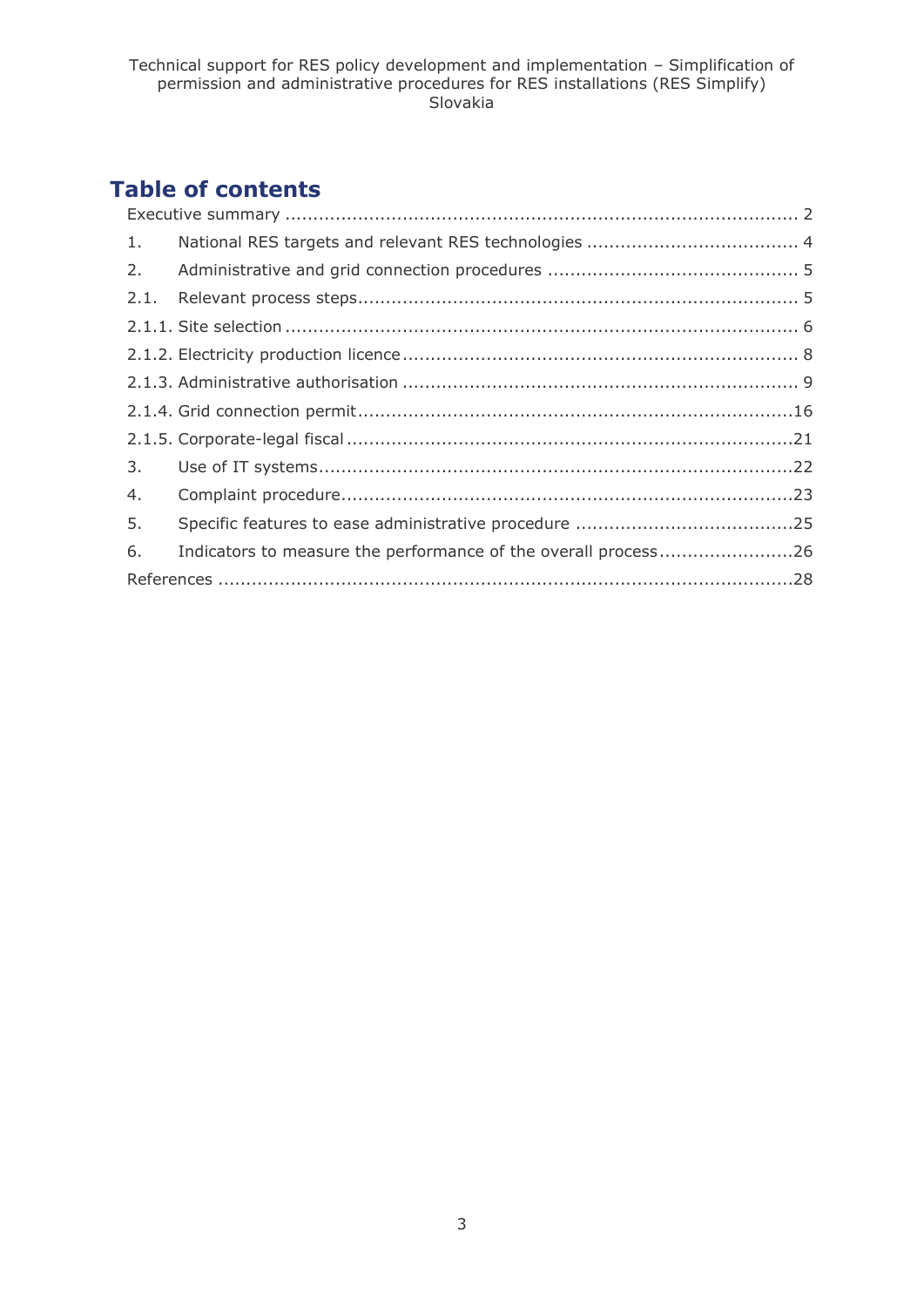# <span id="page-3-0"></span>**1. National RES targets and relevant RES technologies**

Slovakia is planning to increase the overall share of renewable energy in its gross final energy consumption from 14% in 2020 to 19.2% in 2030 according to the National Energy and Climate Plan (NECP; MHSR, 2019). In the electricity sector (RES-E), the share is to be increased from 22.4% to 27.3%. In line with the figures provided in the Slovak NECP, the country aims at an increase of 6 percentage points in the heating and cooling sector (RES-H&C) totalling at a 19% share in 2030 (MHSR, 2019).

The country already greatly surpassed its overall 2020 RES target of 14% by almost 3% in 2019. The RES-H&C sector was the main contributor to the rapid overall year-on-year share's increase from 11.9% in 2018 to 16.9% in 2019. In the sector, the share almost doubled between the years, from 10.6% to 19.7%. The reason for such a huge leap is an addition of households' RES-H contribution to the national statistics, which was totally missing so far (Potočár, 2021). Therefore, according to the Eurostat's statistics SHARES, Slovakia also met its 2030 RES-H&C target of 19% in 2019 when already a 19.7% share was recorded (Eurostat, 2021).

Building on the previous paragraph, the country's further RES deployment is projected to mainly expand in the RES-E sector in coming years. According to the final NECP, an increase of approx. 5 percentage points is to be achieved between the years 2020 and 2030. The foreseen growth in the sector should be mainly ensured by the development of the country's wind power and solar PV capacities. The planned rise in the Slovak wind power sector is worth highlighting because currently, the country operates its secondlowest installed capacity of approx. 3 MW in the EU-27 (Eurostat, 2021). According to the overarching energy and climate policy document for the years to come, the country should experience a huge increase in its wind onshore capacities, peaking at 500 MW in 2030. Apart from the hydro-power sector, a significant upward trend is envisaged in the biomass sector (esp. biogas and biomethane) (MHSR, 2019). As a result, and in line with the aforementioned information, the report scrutinises relevant permission procedures in the RES-E sector, with a particular focus on onshore wind power, solar PV and biomass technologies.

Last but not least, it should be noted that Slovakia has been still facing (partial) connection moratorium, which applies to all renewables generating electricity except for small-scale ones of up to 10 kW (Valach, 2020). Figure 1 displays the annual deployment of PV and onshore wind between 2010 and 2019 and underlines the consequences of the moratorium, leading to an almost complete stop of deployment in both technologies since 2014.

Figure 1 displays the annual deployment of solar PV between 2010 and 2019. It can be observed that the deployment mainly took place until 2013, and only minor deployment took place in 2018.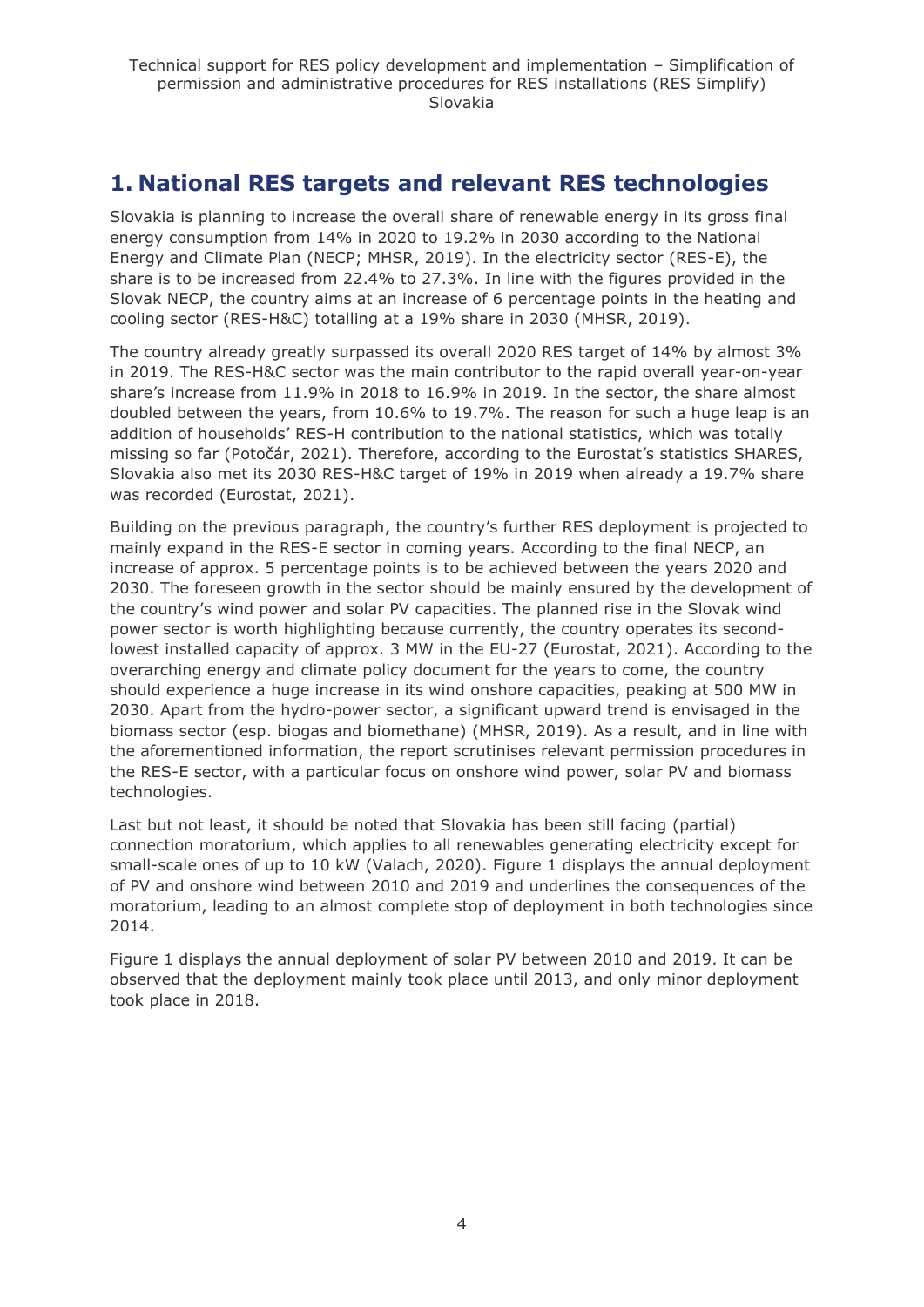#### Technical support for RES policy development and implementation – Simplification of permission and administrative procedures for RES installations (RES Simplify) Slovakia



*Figure 1: Annual installed capacity of PV and Wind onshore 2010-2019 (source: EurObserv'ER)*



*Figure 2: Planned deployment of RES-E 2020-2030 in relation to past deployment (source: NECP)*

# <span id="page-4-1"></span><span id="page-4-0"></span>**2. Administrative and grid connection procedures**

# **2.1. Relevant process steps**

The first step towards the realisation of a renewable energy project is choosing a suitable site, including renting or buying the property where an investor plans to construct the installation. When the investor applies for a zoning decision, it should inform beforehand whether an envisaged activity is following the existing spatial plans, with the planned usage of the land concerned. In the case of new land-use documents or their revisions, the strategic environmental assessment's (SEA) provisions apply accordingly. When identifying suitable sites for wind plants, investors may utilise the Ministry of Economy's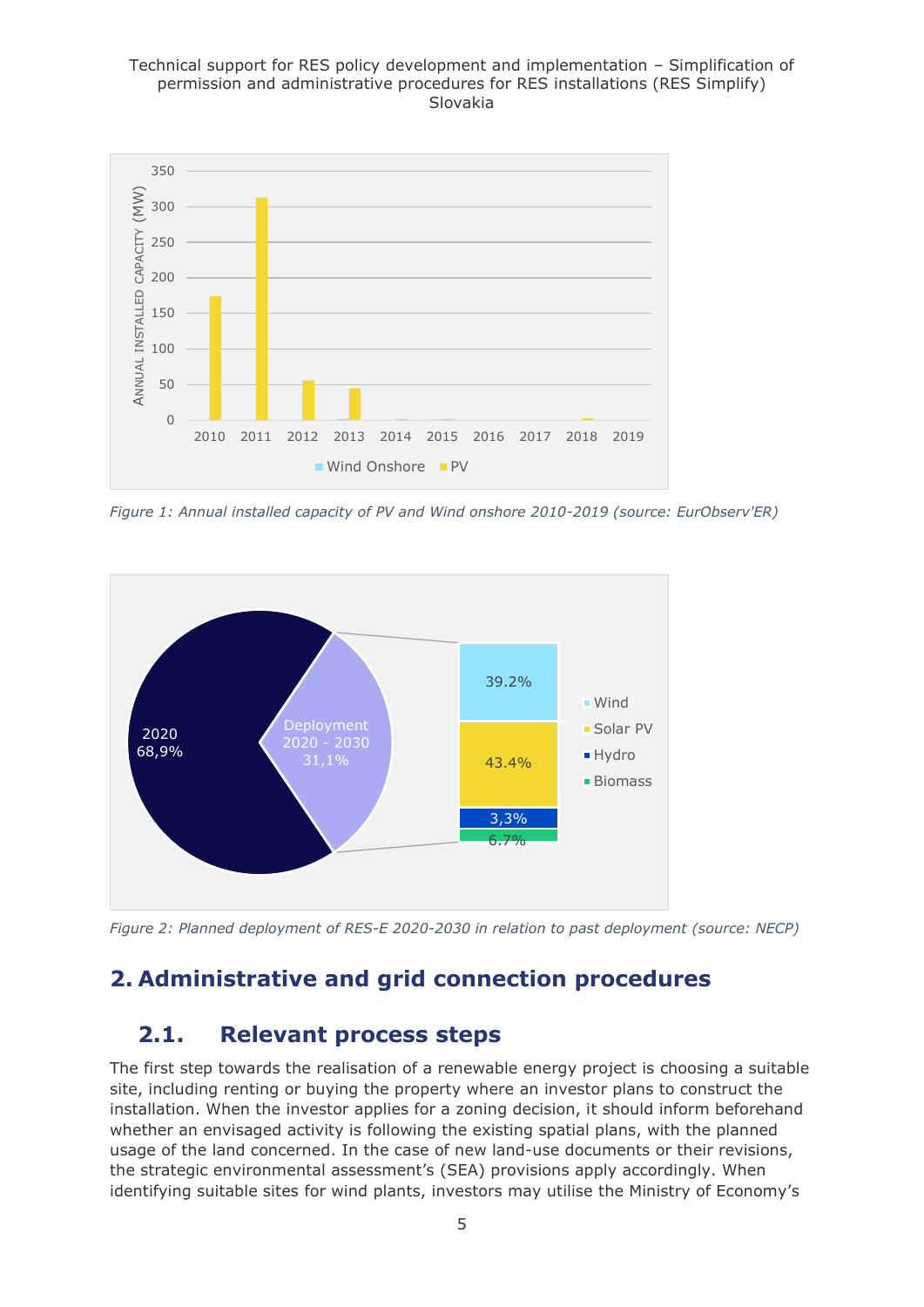Directive on Wind Plants' Localisation (2010), which sets standards for their placing in the country.

As far as an electricity production license is concerned, these are issued either in the form of permits or certificates, depending on the type and size of a plant. In the case of RES-E prosumers, none of them is required.

Most permitting and spatial planning work is undergone in the administrative authorisation part. Processes governed by the EIA Act and Building Act are relevant and are commonly the most time-consuming ones out of all relevant processes. In the environmental impact assessment (EIA), all wind projects are mandatorily assessed (socalled full EIA). For PV solar plants and biomass facilities producing electricity (RES-E), this limit is set up to 50 MW for an investigation process, respectively 50 MW or more for the full EIA. Zoning proceedings and building construction proceedings are also dependent on the certain type of a RES plant. For example, solar PV installations may be legally allowed either based on a building permit, the change of building's use or written notification. In case of small wind installations, these are authorised only through a notification in the merged zoning and construction proceedings. For remaining ones, the full process ending with a construction permit applies, together with the Transport Authority's approval. Finally, in the case of RES-E projects over 1 MW and solar PV plants over 500 kW, a certificate for an energy facility construction issued by the Ministry of Economy (MoEc) is envisaged.

Once all the necessary permits have been obtained, the project will proceed to the grid connection permit stage. Although it is a relatively straight-forward process, Slovakia has been still facing (partial) connection moratorium (so-called freeze status). Nevertheless, RES-E plants are given priority connection, and electricity from renewable sources must be given priority dispatch. So-called Small Sources up to 10 kW of installed capacity and Local Energy Sources with the total installed capacity not higher than 500 MW enjoy additional preferential grid connection access.

Finally, as a part of the corporate legal-fiscal process, the generation of RES-E from all researched technologies is encouraged by an exemption from excise tax in the form of a tax return. In the case of Small Sources up to 10 kW of installed capacity, these are directly exempt from electricity tax without any additional tax registration requirements.

# <span id="page-5-0"></span>**2.1.1. Site selection**

### **Process flow**

Concerning the site selection process, procedures under territorial/spatial planning and strategic environmental assessment (SEA) are relevant.

Referring to § 8 par. 1 of the Building Act, territorial planning documentation comprehensively addresses the spatial arrangement and functional use of the territory. In Slovakia, there are four levels of spatial planning documentation processed for the national (Ministry of Transport and Construction of the Slovak Republic), regional level (respective self-governing region), municipalities (obligatory for municipalities with over 2,000 inhabitants), and parts of the municipality (municipality). $<sup>1</sup>$ </sup>

 $1$  According to the law, municipalities and self-governing regions are obliged to regularly, but at least once every four years, review the approved zoning plan, whether its amendments or additions are not necessary or whether a new spatial plan needs to be procured (§ 30 of the Building Act).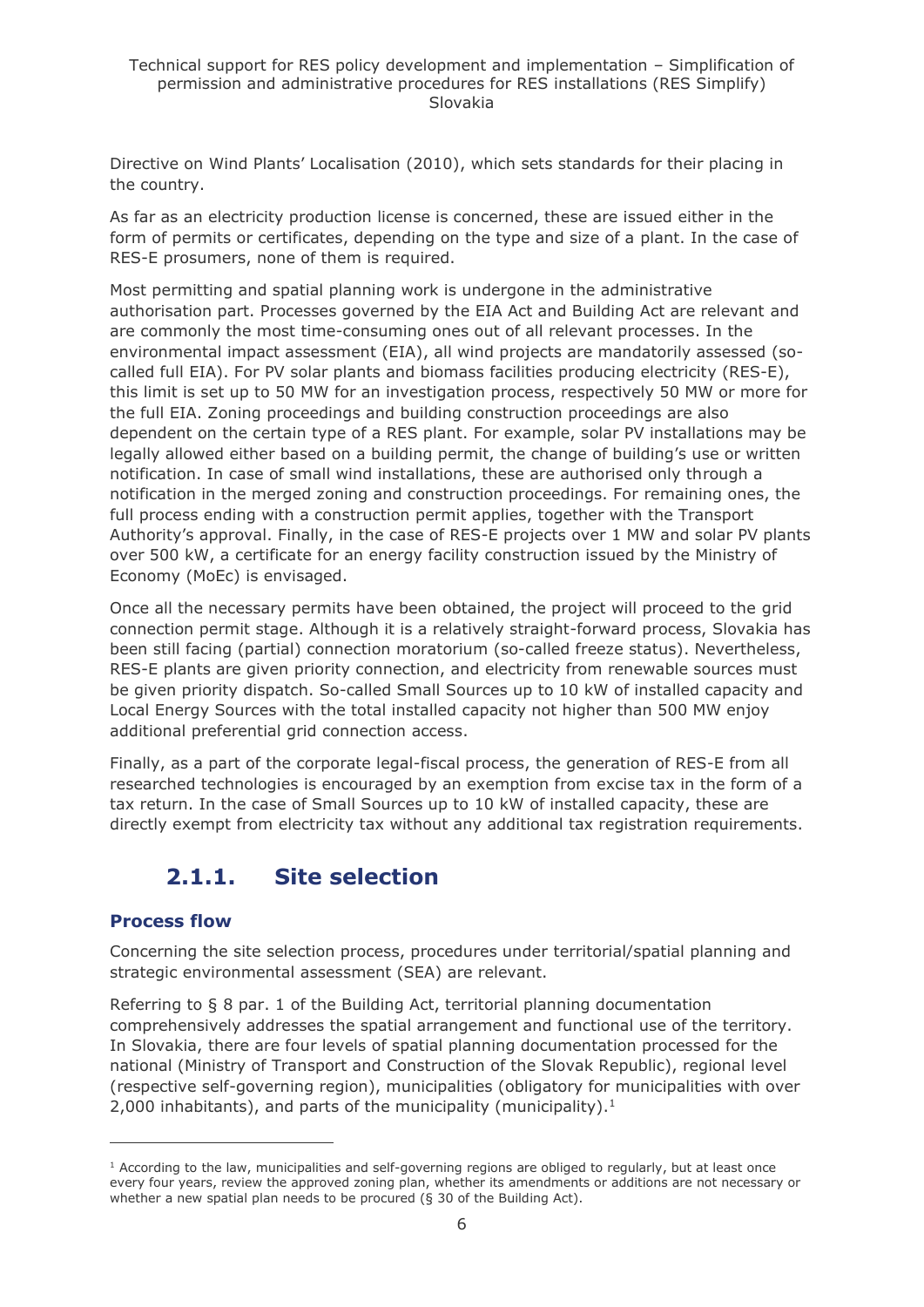In line with the definition of a strategic document, if new land-use documentation or its revision is required, the SEA provisions apply accordingly (Kanderková and Kováčová, 2013).

### *Territorial planning*

When an investor applies for a zoning decision, as a first step, it has to inform whether an envisaged activity is in accordance with the existing spatial plans, with the planned usage of the land concerned. Changes or additions (e.g., another type of buildings should be added as eligible to certain locality) to the binding part of the spatial planning documentation, which might be also proposed by natural and legal persons, shall be approved by the authority that had approved the original spatial planning documentation, and in such cases, the provisions should be applied adequately.

With regards to costs associated with the acquisition of spatial planning documentation, they shall be borne by the spatial planning authority which procures it. However, the spatial planning authority may demand partial or full reimbursement of the costs of obtaining spatial planning documentation from subjects (incl. natural persons or legal entities) whose sole need caused the acquisition of spatial planning documentation.

#### *Strategic Environmental Assessment (SEA)*

An important moment in the functionality of the SEA process is the determination of a so-called Competent Authority that assesses and directs the whole process and finally develops the final output of the assessment. The Competent Authority is the state administration body that fulfils the obligations in the area of impact assessment on the environment. It is the Ministry of Environment (MoEn), a district office in the seat of the region, and a district office (if it is not in law stated otherwise). Two types of processes can occur in the SEA process, namely the mandatory evaluation and (b) the investigation. The process of mandatory evaluation applies to strategic documents prepared for the area of energy, territorial planning, the environment, and others (MoEn et al., 2017).

In case of a supplement or change in the spatial planning documentation, they must be in line with the existing spatial planning documentation and, therefore, it is defined as its minor modification only.<sup>2</sup> In such cases, an investigation follows (Methodical Guidance on Spatial Planning Documentation with the EIA Act).

The mandatory evaluation of the strategic document consists of the following steps:

- 1. Communication on the strategy paper and its comments;
- 2. Determining the scope of evaluation of the strategic document and the time schedule;
- 3. Report on the evaluation of the strategic document together with the draft strategic document and their comments;
- 4. Public discussion of the evaluation report together with the draft strategy paper;
- 5. Expert opinion on the strategic document;
- 6. Final opinion from the assessment of the strategy document.

If a mandatory evaluation of strategic documents with a national impact is realised, instead of point No. 6, an opinion of the MoEn is envisaged. Moreover, an environmental impact clause is elaborated as the last step (No. 7) of the mandatory evaluation process.

<sup>&</sup>lt;sup>2</sup> Details on the content and structure of the report on the evaluation of the strategic document, which is the spatial planning documentation, are given in Annex No. 5 of the EIA Act.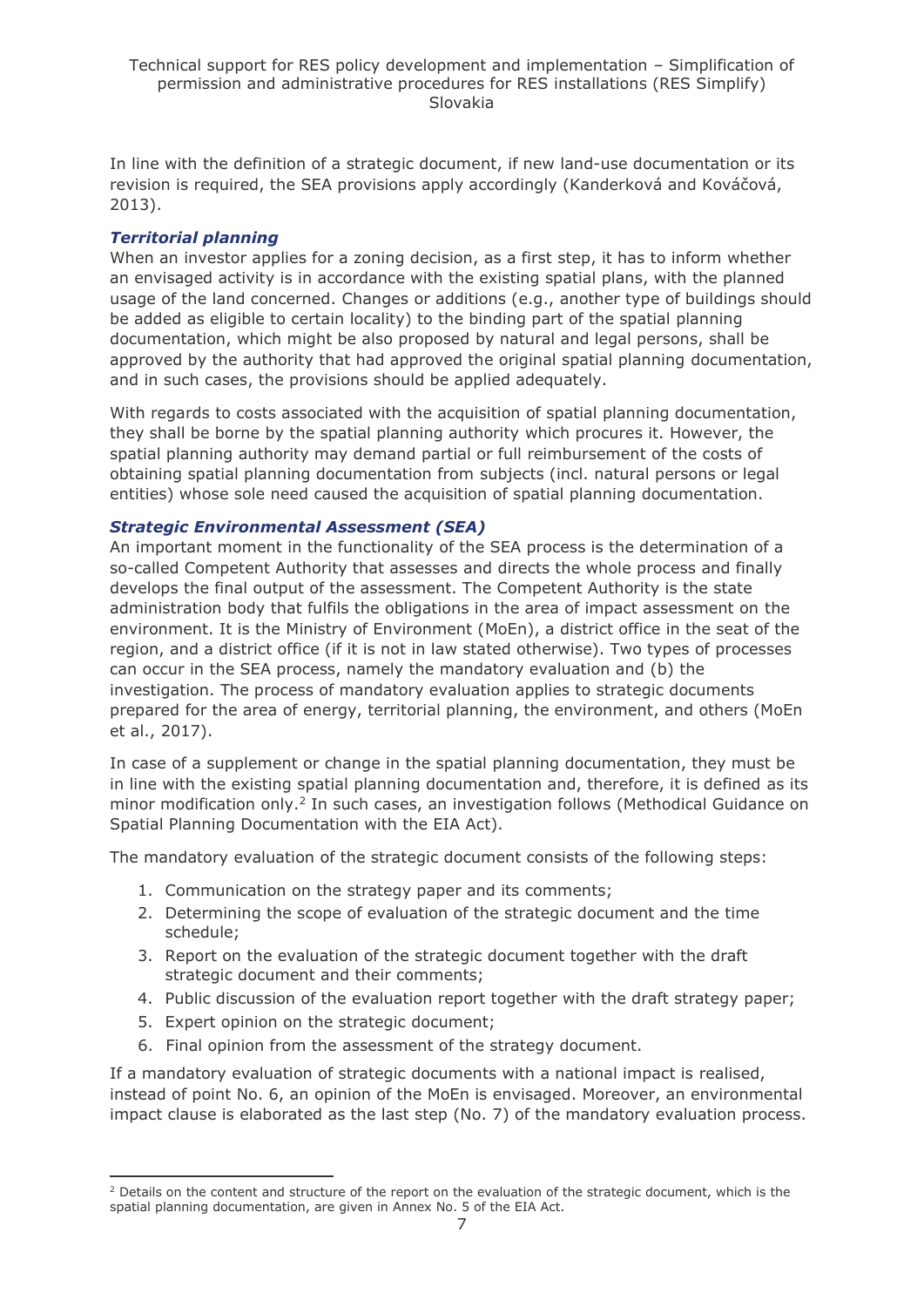In the investigation process, it is being decided on whether the draft strategy paper will be assessed by the law. If the document is assessed, it follows the steps as provided above.<sup>3</sup> If it is not the case, the process ends (MoEn et al., 2017).

### **Deadlines**

#### *Territorial planning*

The draft of spatial planning documentation must be issued for public inspection within 30 days. The public is entitled to submit comments on the draft spatial planning documentation within 30 days from the date of notification (§ 22 par. 1 of the Building Act). In the case of zonal planning, the municipality shall publish the draft zoning plan on the official notice board for at least 30 days and shall invite natural persons and legal entities in the usual manner in the place to comment on it. Before the deadline, the municipality shall convene a public hearing for the inhabitants of the municipality; at a public hearing, the municipality will provide an expert interpretation of the processor (§ 23 par. 1 of the Building Act).

#### *Strategic Environmental Assessment (SEA)*

For the mandatory evaluation as well as for the investigation the maximum duration period is given. In the first case, the total duration of the process is 111 days. In the second one, it should not last longer than 35 days. However, these periods do not include time required for preparatory work, deadlines caused by returning the documentation for completion (additional time period is provided), and the time needed to clarify the comments and requirements for the purpose of issuing a decision.

### **Detected barriers**

No barriers related to this process were identified.

### **Identified good practice**

<span id="page-7-0"></span>No good practice related to this process was identified.

# **2.1.2. Electricity production licence**

#### **Process flow**

In Slovakia, it is possible to do business in the energy sector only based on the authorisation issued by the Regulatory Office for Network Industries (RONI), which might be either a permit to conduct business in the energy sector or a certificate of fulfilment of the notification obligation.

As far as the permit is concerned, according to  $\S$  4 par. 1 Letter a of the Energy Act, the production, transmission, distribution and supply of electricity is considered energy business. It is, however, not required for the production and supply of electricity by electricity-generating installations with a total installed capacity not exceeding 1 MW (§ 6 par. 4 Letter a of the Energy Act). Regarding the certificate, persons carrying out

 $3$  A strategic document enters the investigation procedure if it does not meet the criteria according to  $\S 4$  par. 2 of the EIA Act, i.e., it is not a type of strategic document that is obligatorily assessed, but if it falls under one of the following categories: (1) strategic document, not included in the range of strategic documents that are the subject of environmental impact assessment, but nevertheless provides a framework for approval one of the proposed activities listed in Annex No. 8 of the EIA Act, including its amendment; (2) the strategy paper set out in the range of strategy papers to which the environmental impact assessment applies, but it is the type of strategic document, which determines use of small areas at local level; (3) a minor change to a strategy paper within a range of strategy papers subject to the environmental impact assessment (MoEn et al., 2017).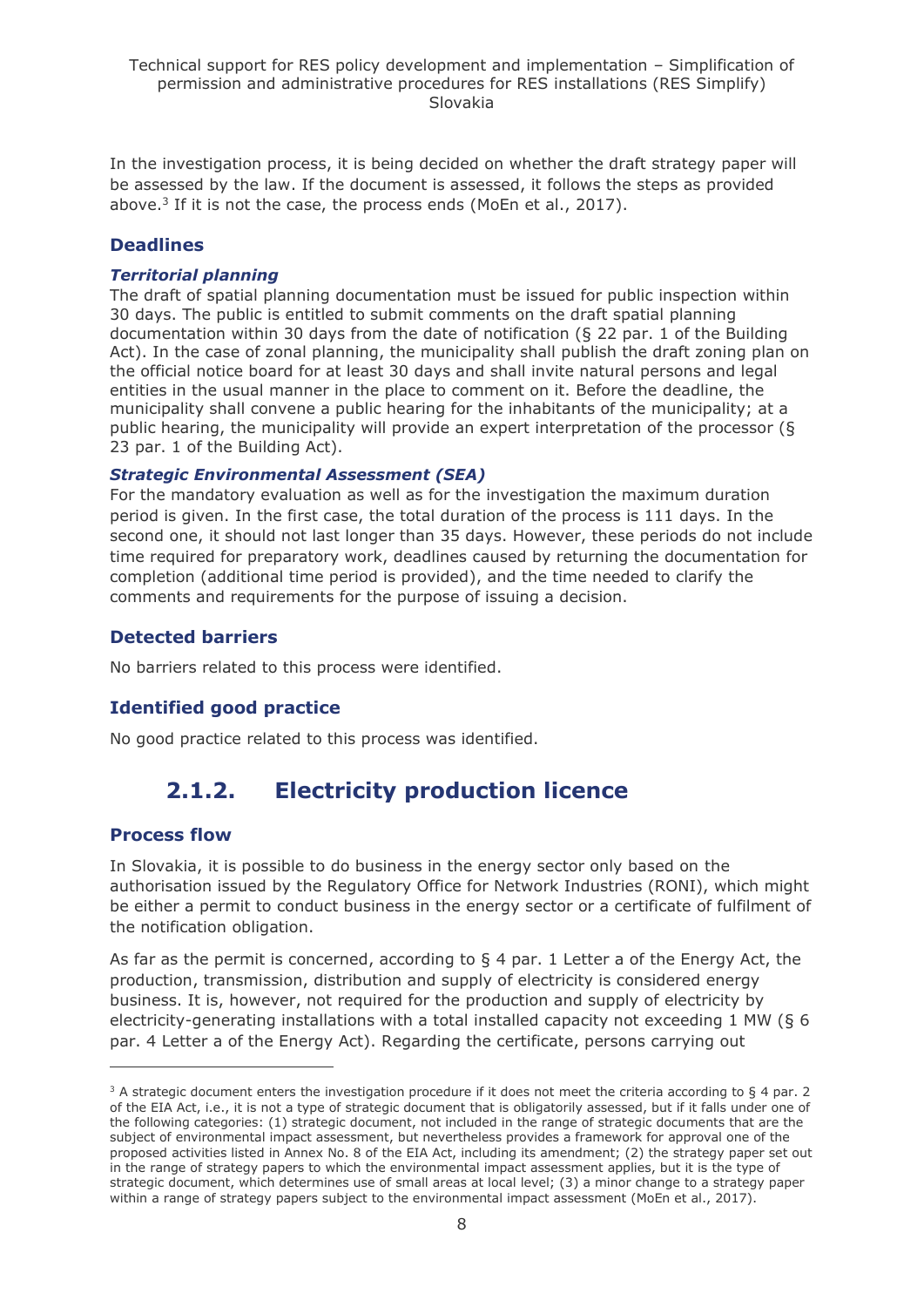activities for which no authorisation is required are subject to one-time notification obligation only. The certificate of compliance with the notification obligation issued by the RONI is a document of the right to conduct business.

In addition, no authorisation to conduct business in the energy sector (neither permit nor certificate) is needed for electricity production for own consumption (i.e., prosumers).

The following process steps need to be completed to obtain the permit:

- The permit shall be issued by the RONI on the basis of a written application. At the same time, an applicant is obliged to prove the fulfilment of conditions according to the Title I of Energy Act, incl. professional competence (RONI, 2020).
- Upon receipt of the application, the RONI shall immediately issue an acknowledgement of receipt to the applicant.
- A person who has been issued a permit to conduct business in the energy sector (except for a foreign person) is obliged to submit a proposal for entry of the permitted activity in the Commercial Register.

### **Deadlines**

Regarding the permit, upon receipt of the application, the RONI shall immediately issue an acknowledgement. The RONI shall immediately inform the applicant/ relevant single point of contact on the issuance of the permit or of the rejection of the application. A person who has been issued a permit to conduct business in the energy sector is obliged to submit a proposal for entry of the permitted activity in the Commercial Register within 30 days from the date of entry into force of the decision  $(6, 8)$  par. 5 of the Energy Act).

With regards to the certificate, persons carrying out activities for which no authorisation is required are subject to a one-time-only notification obligation, which shall notify the RONI within 30 days of the commencement, termination and change of such activity (§ 4 par. 7 of the Energy Act).

### **Detected barriers**

No barriers related to this process were identified.

### **Identified good practice**

<span id="page-8-0"></span>No good practice related to this process was identified.

# **2.1.3. Administrative authorisation**

#### **Process flow**

As far as administrative authorisations are concerned, the environmental impact assessment (EIA) process, zoning and construction procedures, and obtaining a certificate for an energy facility construction are relevant.

Regarding the proposed activities subjected to the EIA, they are listed in Annex No. 8 to the EIA Act. In its Chart No. 2 on the energy industry (Item No. 3), wind generating installations are defined as facilities without any limit. The EIA is therefore mandatory in case of the construction of all wind plants in Slovakia, including small-scale installations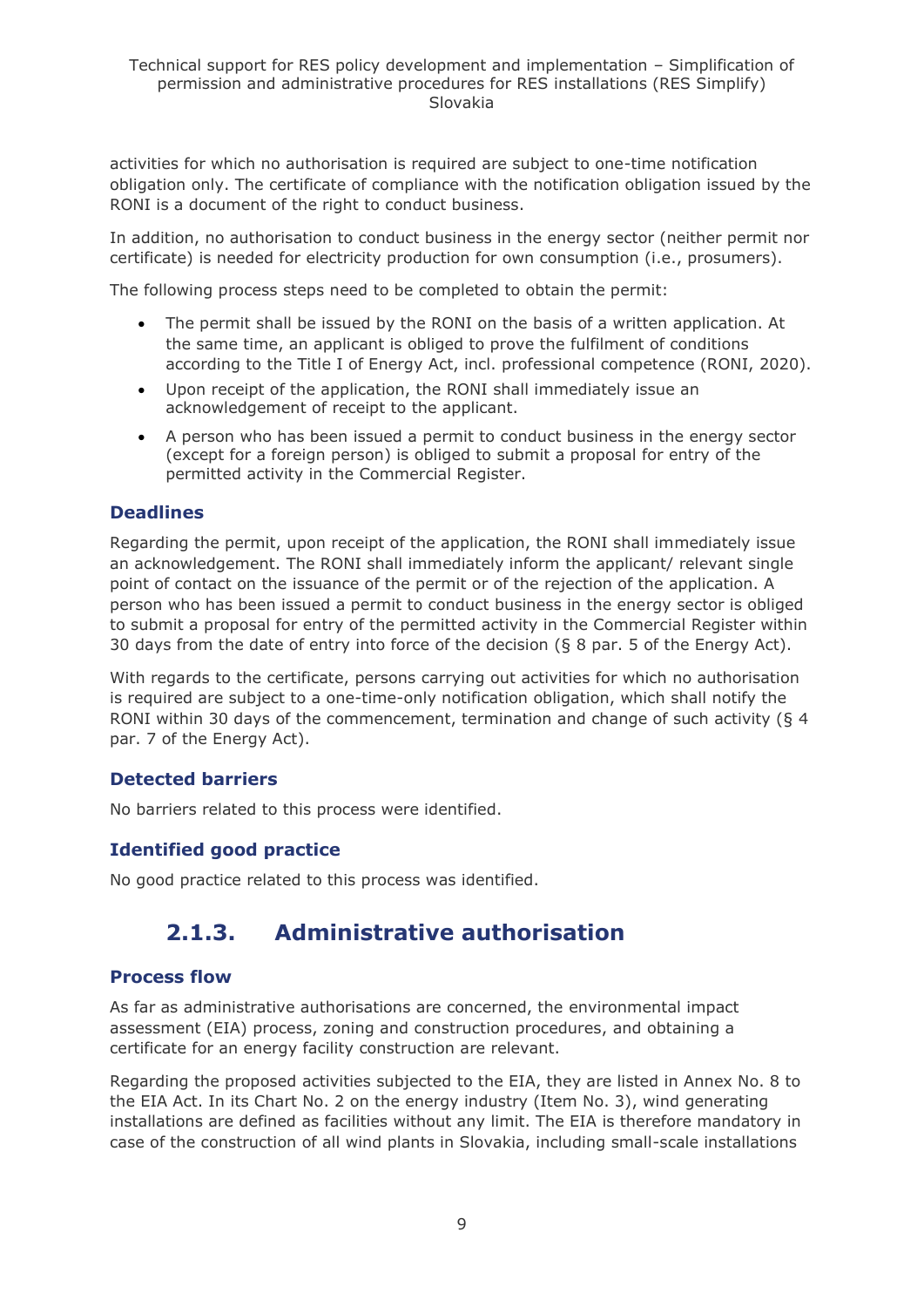up to 10 kW of installed capacity.<sup>4</sup> Concerning photovoltaic power plants, the provisions of the EIA Act apply solely for PV plants over 5 MW. In the case of plants in the power range between 5 and 50 MW, an investigation process follows. For PV plants with the installed capacity of 50 MW and higher, the mandatory assessment applies (EIA Act, Annex No. 8, Chart No. 2, Item No. 13). These limits also apply to biomass plants producing electricity. Additionally, the competent authority may decide that the not listed activities may be subject to the EIA process on the basis of a written initiative of members of the public (§ 19 of the EIA Act).

Concerning the zoning and construction proceedings, the Building Act differentiates between two types of solar PV installations placed on the roof or outer walls of the buildings in Slovakia (Hudcovská, 2011). First, there is a photovoltaic power plant which is defined as a device for the production of electricity from solar energy (RES-E), most often located directly on the roof structure or the perimeter of the building, the power of which is fed directly to the distribution system. The device connected in this way serves primarily for the production of electricity for supply to the distribution system. In such cases, the change in the use of the building, which is connected with the change of the building usage, will be discussed by the respective building authority during the construction proceedings. Second, there is a photovoltaic facility for the production of electricity from solar energy (RES-E), most often located directly on the roof structure or perimeter of the building, the power of which is output to the building's own electrical installation. In such cases, no building permit is required. It is, however, important that the placement of the panels on the roof does not significantly change the appearance of the building, interfere with the load-bearing structures of the building nor the way the building is used is changed (§ 55 par. 2 Letter c of the Building Act). If it is the case, a builder is allowed to carry out the works after written notification to the respective building authority (§ 57 of the Building Act; Hudcovská, 2011).

With regards to wind power facilities, if an applicant intends to implement a small wind power installation with a built-up area not exceeding 300 m<sup>2</sup> and the height of the building does not exceed 15 m, such construction can be authorised solely through a notification in a merged zoning and construction proceeding. Otherwise, the zoning proceeding is followed by the construction one with the construction permit issued at its end (Ježík, 2018).

Last but not least, general provisions of the Building Act apply to biomass plants generating electricity (RES-E).

#### *Mandatory Environmental Impact Assessment (so-called full EIA)*

The full EIA consists of the following steps (MoEn et al., 2017):

• Intention and its commenting procedure. An applicant (e.g., a RES investor/ developer) shall deliver a project intention (e.g., one on a RES plant's construction) to the competent authority<sup>5</sup>. It must be made available to the

<sup>4</sup> With regards to wind power plants, there is a MoEn's Directive on Wind Plants' Localisation (2010) which serves environmental authorities at different levels as well as investors to identify suitable sites before and also in the process of environmental impact assessment (EIA). It sets standards for placing of wind plants and wind parks in the country. Besides, there is also a Methodology for Assessing the Visual Impact of Wind Farms and Wind Parks on the Landscape (Jančura et al., 2010), which builds on the MoEn's Directive on Wind Plants' Localisation (2010) and is applied in the EIA process. The Methodology derives from the Methodology of Identification and Evaluation of the Characteristic Appearance of the Landscape (2010).

<sup>&</sup>lt;sup>5</sup> Similarly to the SEA process, the competent authority is the state administration body that fulfils the obligations in the area of impact assessment on the environment. It is the Ministry of Environment (MoEn), a district office in the seat of the region, and a district office (if it is not in law stated otherwise). Therefore, which authority is the competent one depends on what is being decided. It is the MoEn for project intentions, which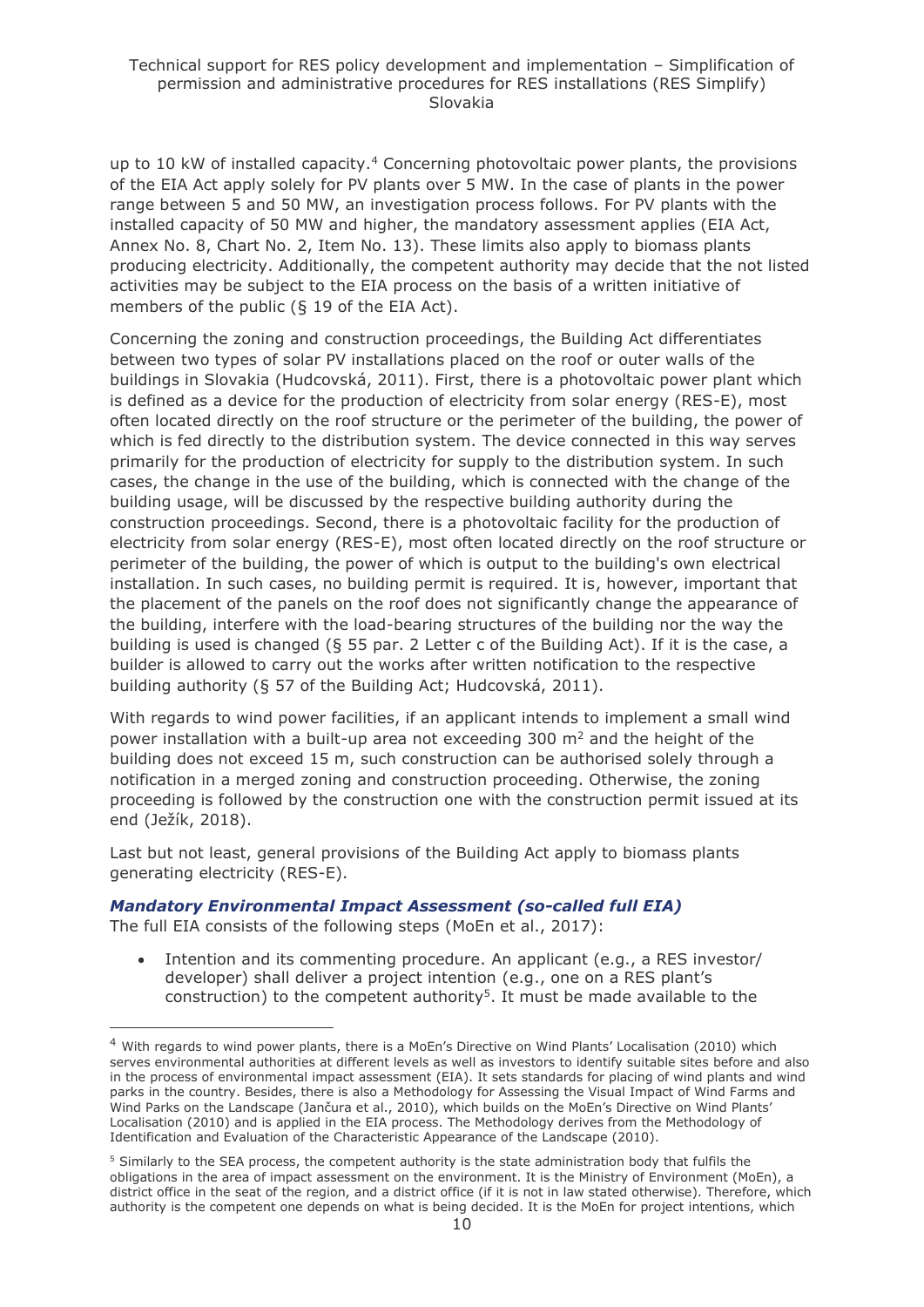public. The project intention is the first documentation that is developed in the initial (pre-project) phase of project preparation. The purpose of the intention is to provide basic information about the activity proposed, about the environment in which it is to be implemented, its foreseen effects, and it also includes proposals for measures to eliminate, reduce or compensate its negative impacts (MoEn et al., 2017, p. 48).

- Determining the scope of the evaluation and the timetable. The competent authority shall publish the scope of the evaluation of the proposed activity, deliver it to the subjects concerned, and also to the applicant. The applicant and the municipality shall inform the public about the scope of its evaluation and enable to comment on it.
- The evaluation report and its commenting procedure. The applicant shall submit an activity assessment evaluation report to the competent authority. The competent authority shall publish it on the MoEn's website and deliver it to the subjects concerned and non-governmental organisations. Written opinions shall be delivered to the competent authority as a next step.
- Public consultation of the project intention. A public hearing is ensured by the municipality concerned in cooperation with the applicant. They together also decide on its exact form. At the public hearing, the applicant's duty is to provide a qualified interpretation of the issue, addressed by the evaluation report together with its main results.
- Expert opinion. A professionally qualified person shall draw up an expert opinion on the proposed activity and deliver it to the competent authority.
- Final opinion. The competent authority shall deliver the final (binding) opinion to the subjects concerned and publish it on the MoEn's website.

In subsequent administrative proceedings, the public has the right to be a participant if its members have been involved in the EIA process (if the EIA preceded the authorisation).

#### *Zoning and constructions proceedings*

The zoning and construction proceedings consist of the following steps:

#### Application for a zoning decision<sup>6</sup>

Placing buildings, changing land use and protecting important interests in the territory can only be based on a zoning decision, which is also a decision on the location of the construction. The main condition for issuing a zoning decision is that the proposed change in the territory is in accordance with the existing zoning plan of the municipality and the zoning plan of the zone. Therefore, as a first step, an investor has to inform whether an envisaged activity is in accordance with the existing zoning plans, with the planned usage of the land concerned. The building authority is responsible for territorial proceedings. However, if a territorial authority other than the respective building authority is competent under the special regulations for the territorial proceedings issuing

are mandatory assessed (i.e., full EIA). For instance, wind plants, and solar PV or biomass plants of over 50 MW. A district office is the competent authority under the EIA-related investigation procedures. A district office in the seat of the region is relevant for the assessments based on the issued decisions, expert opinions of the state bodies for nature and landscape protection respectively (MoEn et al., 2017, p. 39).

<sup>&</sup>lt;sup>6</sup> An application for a zoning decision belongs to the site selection process, however, it is interconnected with construction proceedings because these proceedings might be also merged. A zoning together with a construction decision might be issued at the same time in some cases. More precisely, according to § 39a par. 4 of the Building Act, the respective building authority shall combine the territorial procedure for the location of the building with the construction procedure of a simple building or its extension and superstructure, if the conditions of the location are unambiguous with regard to the conditions in the territory; in the case of other constructions, it shall do so provided that the conditions for their location result from the zoning plan of the zone.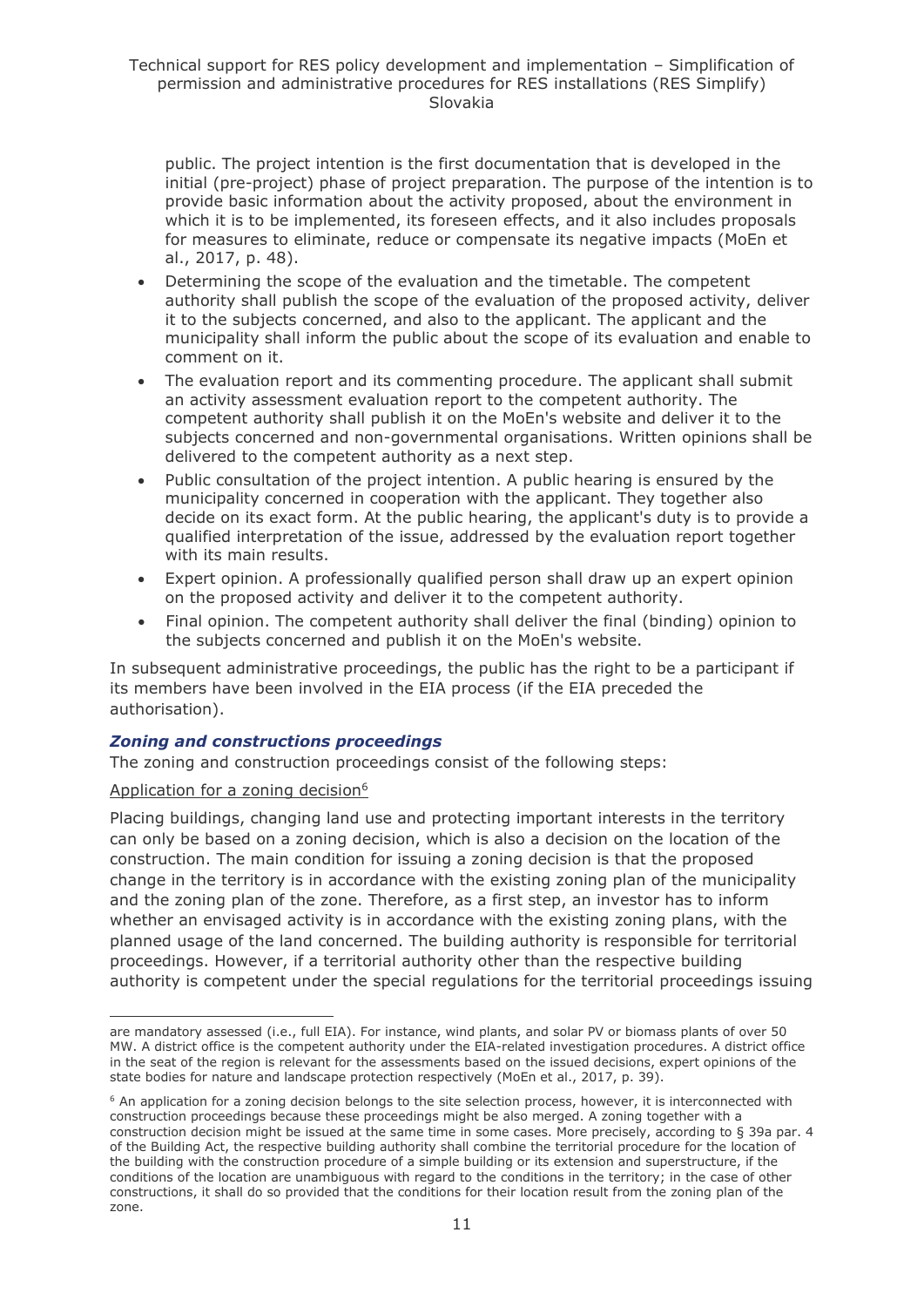the decision on the use of the territory or on the protected area or protection zone, this authority shall agree on the draft decision or measure with the responsible building authority (§ 33 of the Building Act).

The Transport Authority is a concerned body of the state administration in the field of civil aviation, according to the provisions of § 28 par. 3 and § 30 of Aviation Act. It is the case in the permitting process for constructions (incl. wind plants) and equipment of a non-construction nature in the protection zones of aerodromes and aeronautical ground facilities, as well as for other structures that could jeopardise air safety. Therefore, it is necessary to ask the Transport Authority for approval in case of certain activities.<sup>7</sup>

#### Application for a construction permit

A construction permit is required for constructions (e.g., a RES plant) of all kinds, irrespective of their construction, purpose and duration. There are, however, a few exceptions when only a notification to the relevant building authority (i.e., construction/ building office) is required such as, for example, in the case of small-scale constructions which fulfil an additional function to the main construction and which cannot significantly affect the environment (e.g., such as micro wind installations as provided above; § 55 of the Building Act).

#### Proposal to issue an occupancy permit

The occupancy permit constitutes the right to use the construction and the obligation to use it only for the purpose specified in the occupancy permit. It is issued by the relevant building authority. In general, this permit is relevant for all RES-E plants, i.e., constructions with construction permits.

#### *Certificate for an Energy Facility Construction*

If an investor decides to construct a RES plant with a higher output than 1 MW and solar PV plant with a higher output than 500 kW, the MoEc's consent in the form of a certificate is needed (§ 12 par. 2 of the Energy Act). In the case of increasing original capacities over the defined energy outputs, it is required, too. The certificate for the construction of an energy facility is a document for territorial and construction proceedings and a document for an application for connection of an electricity production facility to the transmission system or the distribution system (MoEc, 2020).

The following process steps relate to the certificate's issuance:

- 1. The certificate for the construction of an energy facility is issued by the MoEc on the basis of a request from an applicant. Identification information on the applicant and investment plan is to be provided. In the case of electricity generating facilities, the following documents are also required:
	- a) relevant distribution system operator's (DSO) opinion, incl. its assessment of free capacity available for grid connection;
	- b) electricity transmission system operator's (TSO, i.e., SEPS) opinion;
	- c) RONI's opinion for plants with 1 MW of installed capacity and more;

 $7$  For instance, for constructions, facilities of non-construction character, use of construction mechanisms and activities which by its height, by their nature respectively, could violate the restrictions imposed by the protection zones of an airport or aeronautical ground facility (§ 29 par. 3); constructions and equipment 100 m or more above terrain (§ 30 par. 1 Letter a); constructions and equipment 30 m or more high located on natural or artificial elevations that extend 100 m or more above the surrounding landscape (§ 30 par. 1 Letter b of the Aviation Act) and others.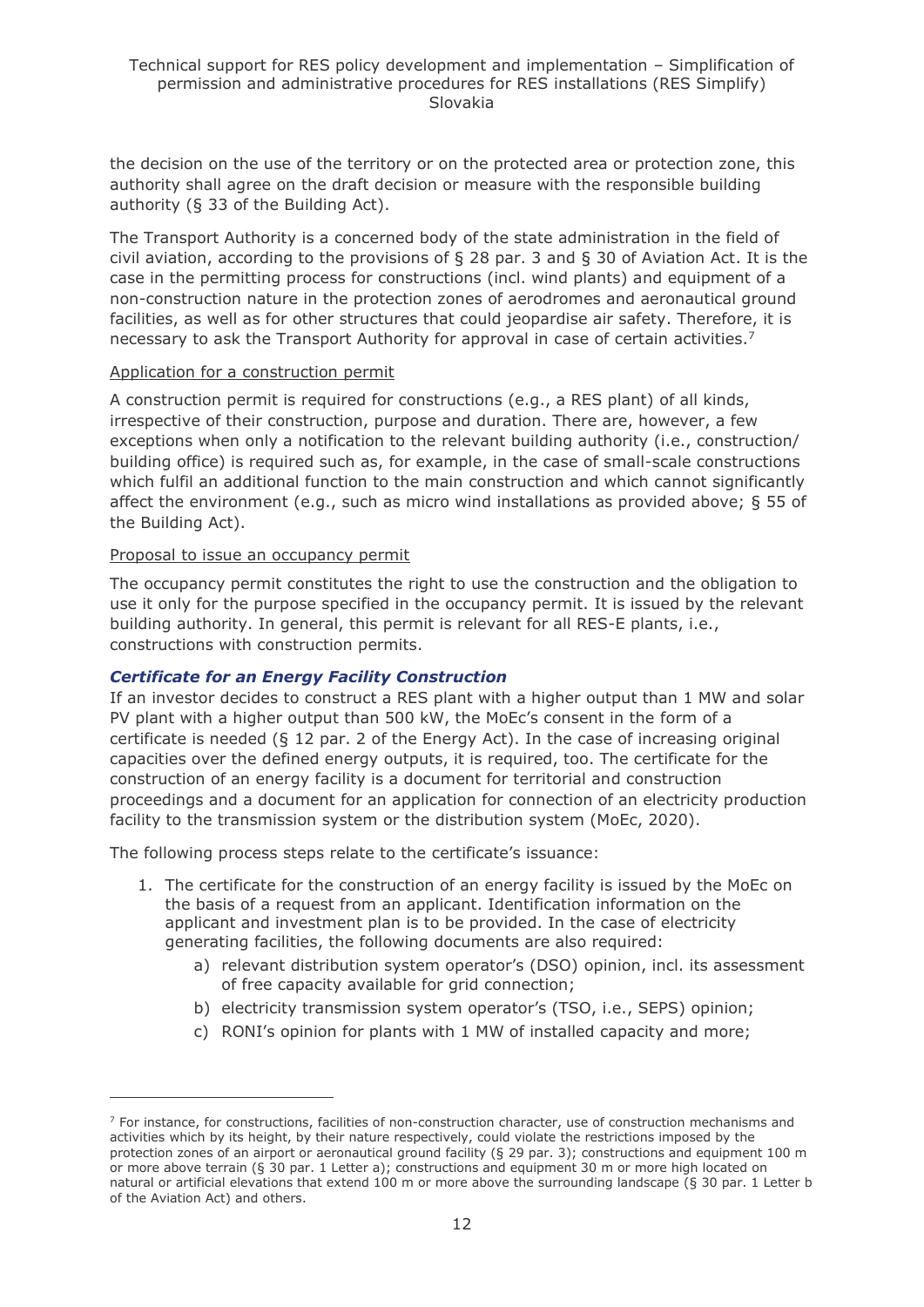- d) a proof of professional competence for electricity generating plants with over 30 MW of installed capacity;
- e) demonstration of experience (solemn declaration) for installations with an output of more than 30 MW;
- f) opinion of the parties concerned (MoEc, 2020).
- 2. If the applicant's investment plan is following the Energy Policy, the MoEc shall issue the certificate. The MoEc is required to publish the criteria for issuing a certificate for the construction of energy facility designed to ensure compliance with Energy Policy (§ 12 par. 14 of the Energy Act).<sup>8</sup>

A successful applicant is obliged to inform the MoEc about the status of preparation and progress of construction of the electricity facility (§ 13 par. 16 of the Energy Act).

# **Deadlines**

### *Mandatory Environmental Impact Assessment (so-called full EIA)*

#### Intention and its commenting procedure

An applicant shall deliver a project intention to the competent authority, which shall have the possibility to return the project within 7 working days for completion. It must be made available to the public for at least 21 days from the publication of the information on its delivery. Members of the public may give an opinion on the intention within 21 days from the day when they learnt of its publication. If the proposed activity is to be the subject of the impact assessment, an applicant is obliged to deliver the intention with the requirements according to the law to the competent authority before commencing the authorisation procedure for the proposed activity.

#### Determining the scope of evaluation and timetable

The competent authority shall publish the scope of the evaluation of the proposed activity on its website, deliver it to the subjects concerned, and also to the applicant within 15 days. The applicant and the municipality shall inform the public about the scope of the evaluation and enable it to comment on it within 10 days.

#### The evaluation report and its commenting procedure

The applicant shall submit an EIA report to the competent authority (the competent authority has the possibility to return the evaluation report within 7 working days for completion), which elaboration and delivery may be limited in time. The competent authority shall immediately publish it for comments on the MoEn's website and deliver it without delay to the subjects, incl. the public concerned.

#### Public consultation of the project intention

The municipality concerned announces the date and the place of the public hearing at least 10 working days before it is taking place.

#### Expert opinion

Within 60 days from the delivery of the notification on the designation of a professionally qualified person, the person shall draw up an expert opinion on the proposed activity and deliver it to the competent authority. This period may be extended by the competent

<sup>&</sup>lt;sup>8</sup> The Energy Policy is approved by the Government of the Slovak Republic on the proposal of the MoEc (§ 12 par. 3 of the Energy Act).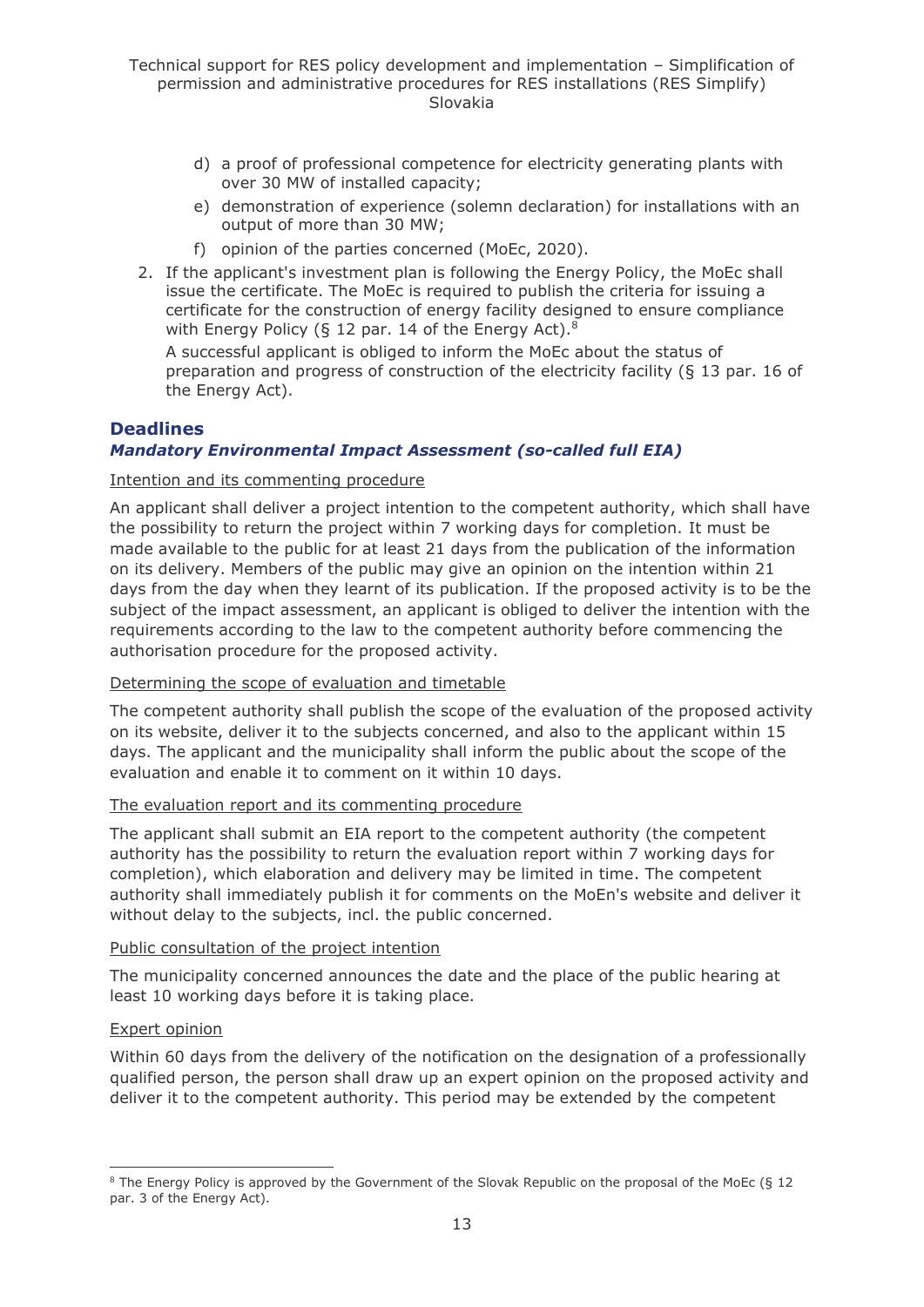authority by a maximum of 30 days in justified cases and shall be notified to the applicant.

#### Final opinion

Within 30 days from the delivery of the expert opinion, the professionally qualified person will draw up a final opinion. Within 30 days of the issuing of the final opinion, the competent authority shall deliver the final opinion to the subjects concerned and publish it without delay on the MoEn's website. The final opinion shall be binding for the subsequent authorisation procedures and shall be valid for 7 years from the date on which it becomes final.

The total duration of the mandatory EIA is 190 days. This period, however, does not include the following:

- time required for preparatory work, including the processing of the notification, resp. evaluation report (incl., ornithological studies mandatorily conducted for wind power plant projects within the EIA process, which normally takes approx. 6-24 months, for instance);
- deadlines caused by returning the documentation for completion (additional time period is provided);
- the time needed to clarify the comments and requirements for the purpose of issuing a decision;
- deadlines arising from the Administrative Code (see footnote No. 18 for more information).

#### *Zoning and construction proceedings*

In line with the Building Act, the relevant construction authority is obliged to issue a zoning decision within 30 days from the commencement of the proceedings. In particularly complex cases, it shall take a decision within 60 days at the latest. If the administrative body cannot decide within 30 or 60 days, it is obliged to notify the party to the proceedings, stating the reasons (§ 49 of the Administrative Code). The zoning decision is valid for two years. The same deadlines apply for issuing of construction permits.

According to the results of the building procedure, the building authority issues a decision. The deadline for issuing a construction permit begins to run only after the builder submits a complete application together with complete attachments. If it is the case, the building authority will announce the commencement of the construction proceedings within 7 days of submitting a complete application.

The building permit is delivered to all participants in the construction proceedings who can appeal against it. If they do not do so, after the expiration of the legal period (15 days from the delivery of the decision to each participant) it becomes effective and the builder can start with the construction (after announcing the commencement of construction; § 66 par. 3 Letter h of the Building Act). Also, the building permit expires if the construction has not begun within two years from its effective date unless the building authority has in justified cases determined a longer period to start the construction.

#### *Certificate for an Energy Facility Construction*

If the applicant's investment plan is in line with the Energy Policy, the MoEc shall issue a certificate within 60 days from the date of delivery of the application; this period may be extended by 30 days (§ 12 par. 7 of the Energy Act). If the application for the issuance of the certificate is incomplete, the MoEc shall invite the applicant to complete the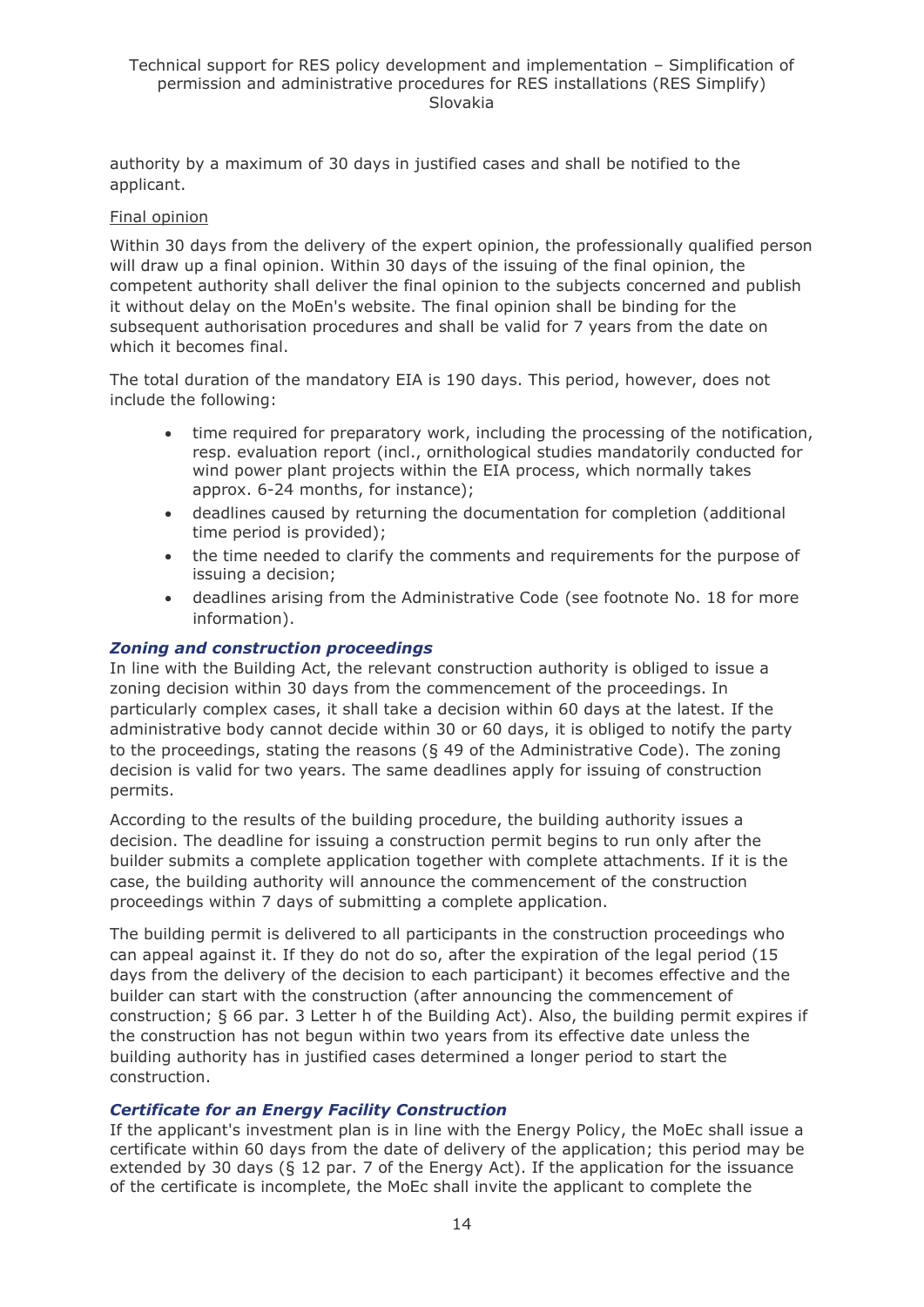application within the specified period, otherwise it shall stop the proceedings. A successful applicant is obliged to inform the MoEc in writing once a year about the status of preparation and progress of construction of electricity facility from the validity of the decision (§ 13 par. 16 of the Energy Act).

#### **Detected barriers**

**Poor access to land.** The overall situation regarding the access to land in Slovakia is unfavourable for several reasons. Firstly, lands are fragmented into tiny parcels in the vast majority of the country's territory, and parcels are owned by a high number of owners. Therefore, it is very challenging and time-consuming to obtain land plots of a bigger size. Secondly, there is the other major issue with "unidentified" landowners as well as the lands that belongs to non-living ones. Hence, it is not possible to buy and/or rent and/or lease such land for building purposes of RES plants. However, it is legally possible to use agricultural land for building purposes, but there are certain fees for agricultural land status change. The fee value depends on agricultural land quality. There is no special regime for RES projects applied in the country yet (Solar Power Europe, 2020).

**Requirement of so-called full (mandatory) EIA in case of small wind power installations.** Annex No. 8 to the EIA Act lists the proposed activities subjected to the environmental impact assessment (EIA). In its Chart No. 2 on the energy industry (Item No. 3), wind generating installations are defined as facilities without any limit. The EIA is therefore obligatory for the construction of all wind plants in Slovakia, including smallscale installations up to 10 kW of installed capacity (so-called Small Sources).

On the one hand, the national subsidy scheme Green to Households has theoretically made it possible to install small wind power plants since the end of 2015. On the other hand, all wind power installations, including the micro-ones, must be subjected to the mandatory evaluation procedure. The whole process usually lasts more than a year (see the previous subsection) and the required measurements cost thousands of Euros. In addition, for small and even medium wind turbines it can be considered as an excessive requirement from decision-makers. One expert has noted that in the National Council of the Slovak Republic (NR SR) there existed amendments of the Acts No. 24/2006 Coll. and No. 309/2009 Coll., which proposed also an exception in elaborating the EIA for wind power plants with lower performance (e.g., for electricity generation for households). However, these changes have not been supported by the majority of the Slovak Members of Parliament (MPs) until now (Valach, 2020).

Since a new Slovak Government was formed in March 2020, the members of which had proposed the discussed amendments in the NR SR, it seems that these changes will be implemented in the ongoing parliamentary term. Moreover, according to the news from November 2020, the Government plans to revise the current EIA Act next year, which should create a more effective framework for this process and shorten assessments as much as possible. Also, it seems that not all wind facilities should be mandatory assessed (Valach, 2020; Galek, 2020; Karaba, 2020; Pravda, 2020).

**Diverse entities prolong the EIA process.** In Slovakia, the environmental impact assessment (EIA) currently allows basically everyone (i.e., the general public) to enter the process. According to stakeholders, there is mainly one entity particularly active in this matter, which even does not seem to have a legitimate interest in all major construction projects in the country. This is reflected in the fact that it comments on almost all such investments (incl. RES plants) once they enter the EIA process.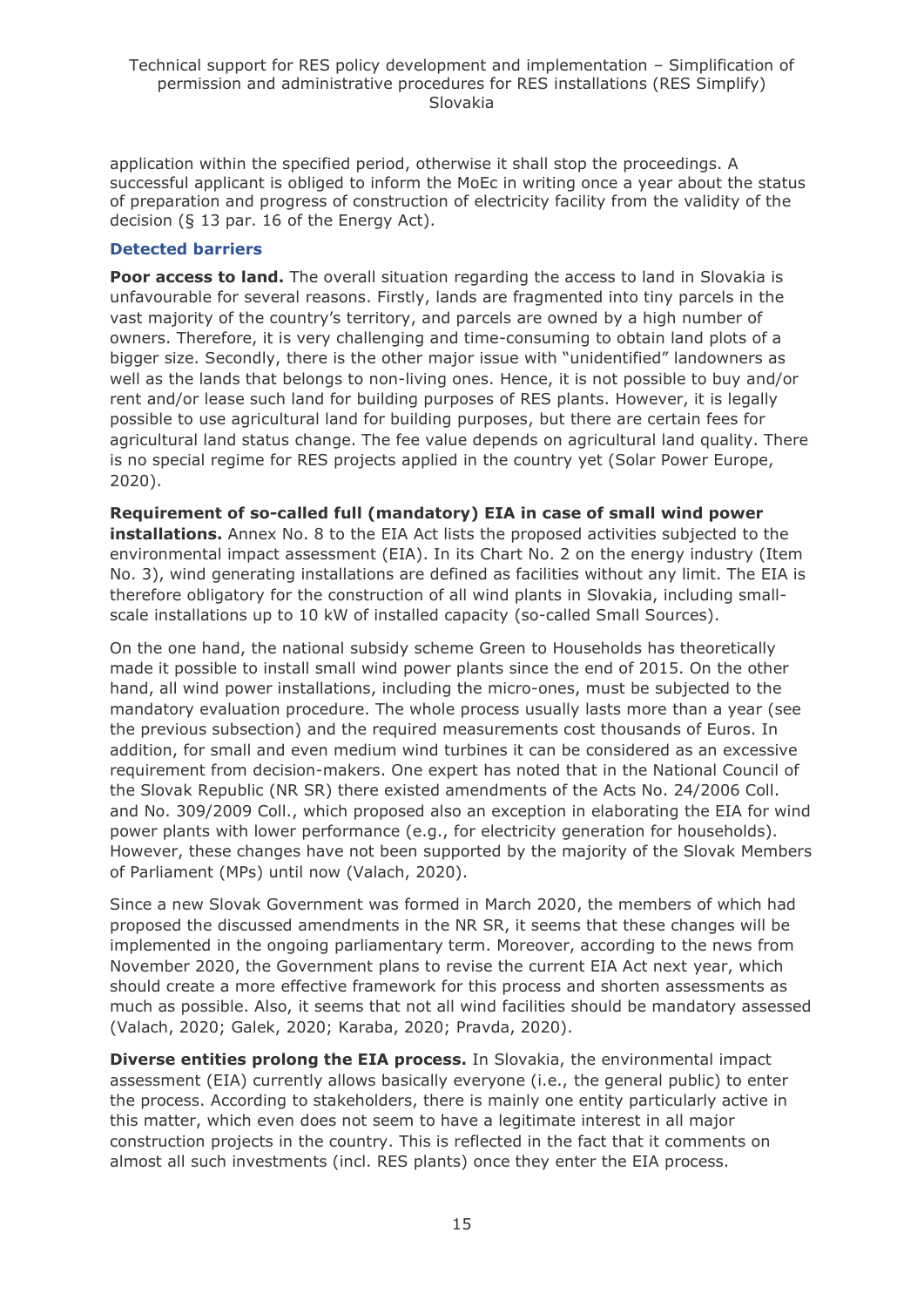Rajničová (2020) mentions that the Association of House Administration led by Mr Slávik sends formal comments (often unreasonable such as requests to build fountains, statues, etc.) on individual constructions and if the authorities exclude it from the process, it appeals against the decision. This, however, results in significant time losses due to the extended period for subsequent approval and authorisation processes. As she adds, as soon as a subject becomes a participant in the EIA procedure, it participates in all upcoming proceedings, from the territorial through construction to the end of its approval procedure. Building on unconfirmed information, it seems that once an investor (incl. major developers) enters the association or cooperates with it otherwise and also supports it financially, the association withdraws its comments and the proceedings continue smoothly.

According to news from December 2020, the MoEn is preparing a draft act amending the EIA Act (No. 24/2006 Coll.), which should speed up and improve the processes. Among others, a change in the circle of entities which may enter the EIA process is envisaged (SME, 2021; Galek, 2020; Karaba, 2020).

**Requirement of the MoEc's Consent for RES-E Plants over 1 MW.** If an investor decides to construct a RES plant with a higher output than 1 MW and solar PV installations with a higher output than 500 kW, the permission of the MoEc (certificate for an energy facility construction) as well as the permit issued by the RONI for RES exceeding 1 MW is needed (§ 12 par. 2 of the Energy Act No. 251/2012 Coll.). In the case of increasing original capacities over the defined energy outputs, the permissions are required, too. This increases the administrative burden for larger investors, incl. the ones who will decide to participate in newly introduced RES auction rounds since it is very demanding from the administrative perspective (several documents and opinions are required as provided above), according to stakeholders. The MoEc argues that there are great concerns in Slovakia that if, for example, large-scale wind power projects get realised, they will cause instability in the transmission system due to their natural volatile power generation (Valach, 2020; Jambrich et al., 2020).

### **Identified good practice**

<span id="page-15-0"></span>No good practice related to this process was identified.

# **2.1.4. Grid connection permit**

#### **Process flow**

In Slovakia, access of electricity from renewable energy sources to the grid is mainly regulated by the RES Act. Renewable energy plants must be given priority connection, and electricity from renewable sources must be given priority dispatch.

Operators of small renewable installations producing electricity up to 10 kW (so-called Small Sources) are entitled to a simplified grid connection procedure. Also, an operation of Small Sources is not considered an energy business, unless it is incentivised through a Feed-in Tariff (FiT; § 4 par. 4 of the Energy Act).

Besides, as of 1 January 2019, Slovakia promotes the deployment of decentralised largescale RES-E plants through the implementation of so-called Local Energy Source's concept. According to § 2 par. 3 Letter n of the RES Act, the Local Energy Source is a facility for the production of electricity from RES which is generated to cover the consumption of an offtake point with the total installed capacity not higher than 500 kW.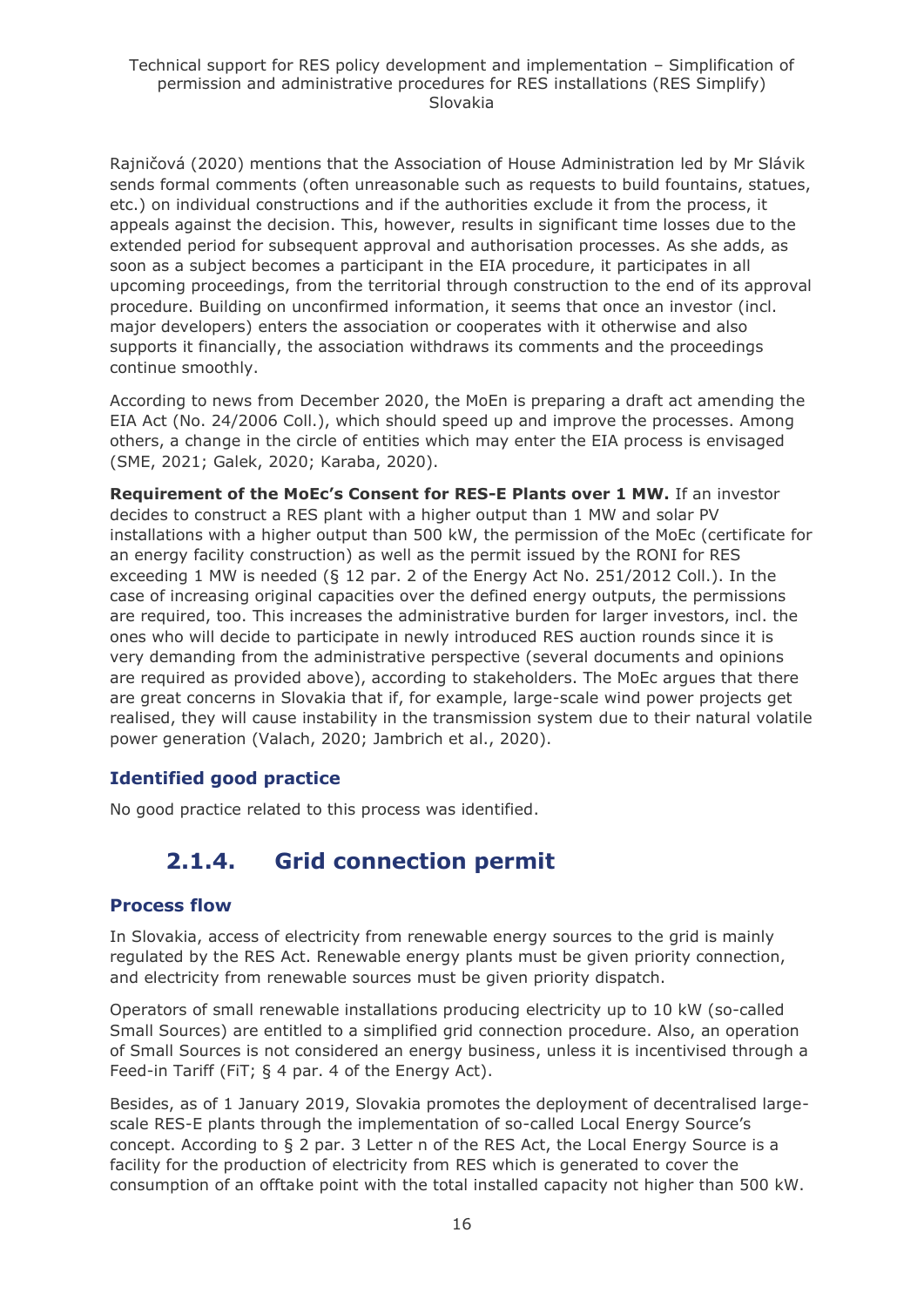Although such plants are not eligible to be operational with state-purchasing prices, they are exempt from the payment of the Tariff for the System Operation (TPS).<sup>9</sup> Also, an operator has additional preferential grid connection rights (§ 4b par. 2 of the RES Act).

The following process steps relate to the issuance of grid connection permit:

- Request for an opinion. DSOs currently do not accept requests for an opinion on connection to the distribution grid (for more information on the connection moratorium and conditions applicable for so-called Small Sources and Local Energy Sources see below).
- Application. In the case of a positive opinion, as a next step, the operator of a renewable energy plant shall apply for a grid connection agreement.<sup>10</sup>
- Agreement. After a plant operator has paid the connection fee for its plant, the DSO is obliged to connect the plant to its grid if it complies with the technical requirements and the terms and conditions for connection to the grid, and others (§ 5 par. 2 and 3 of the RES Act). In such cases, the DSO is obliged to extend its grid on the request of an electricity producer in question, if the connection of a plant to the grid requires the grid to be extended. If the construction of a plant requires the certificate for an energy facility construction, the DSO is obliged to extend the grid only upon the submission of the respective certificate.
- Connection. A plant may be connected to either the transmission or the distribution grid provided that a secure, reliable and stable operation of the grid is ensured (§ 5 par. 2 of the RES Act).

#### *Small-scale devices*

The following process steps related to the issuance of grid connection permit in case of simplified procedures for small and decentralised energy sources:

- a) Small-scale RES-E up to 10 kW of installed capacity (Small Sources)
	- Request for an opinion on connection to the distribution grid. A DSO is obliged to send an opinion on the reserved capacity for the connection of a Small Source based on an applicant's request for the opinion.
	- Notification on putting a source into operation. The producer or a person authorised by him shall notify the relevant DSO on the date of putting the Small Source into operation beforehand.
	- Notification of operation. As a next step, a small electricity producer shall deliver to the relevant DSO a notification of the operation of a Small Source (§ 4a par. 3, 4 and 6 of the RES Act).
- b) Decentralised RES-E up to and including 500 kW of installed capacity (Local Energy Sources)
	- Request for an opinion. A DSO is obliged to announce an opinion on the reserved capacity for the connection of a Local Energy Source based on the

<sup>&</sup>lt;sup>9</sup> The state supports the development of renewables producing electricity mainly via a FiT (known as support through a surcharge in the Slovak RES legal framework), which is secured through the TPS, representing part of the electricity price for final electricity consumers (households as well as businesses). The TPS forms a significant part of final electricity price since it also subsidises combined heat and power production (CHP) plants and it still incentivises the domestic coal mining. According to the RONI's data, it represents approx. 22.1% of the final electricity price. In Slovakia, its value increased from EUR 2.72 per MWh in 2009 to EUR 23.621 per MWh in 2020 (Valach, 2020).

 $10$  A distribution system operator (DSO) shall provide the following information to a given operator of electricity from renewable sources, which asks for connection: a cost estimate for connection; an estimated date when the application for connection will be accepted and processed; a schedule for any proposed grid connection (§ 5 par. 6 Letter a-c of the RES Act).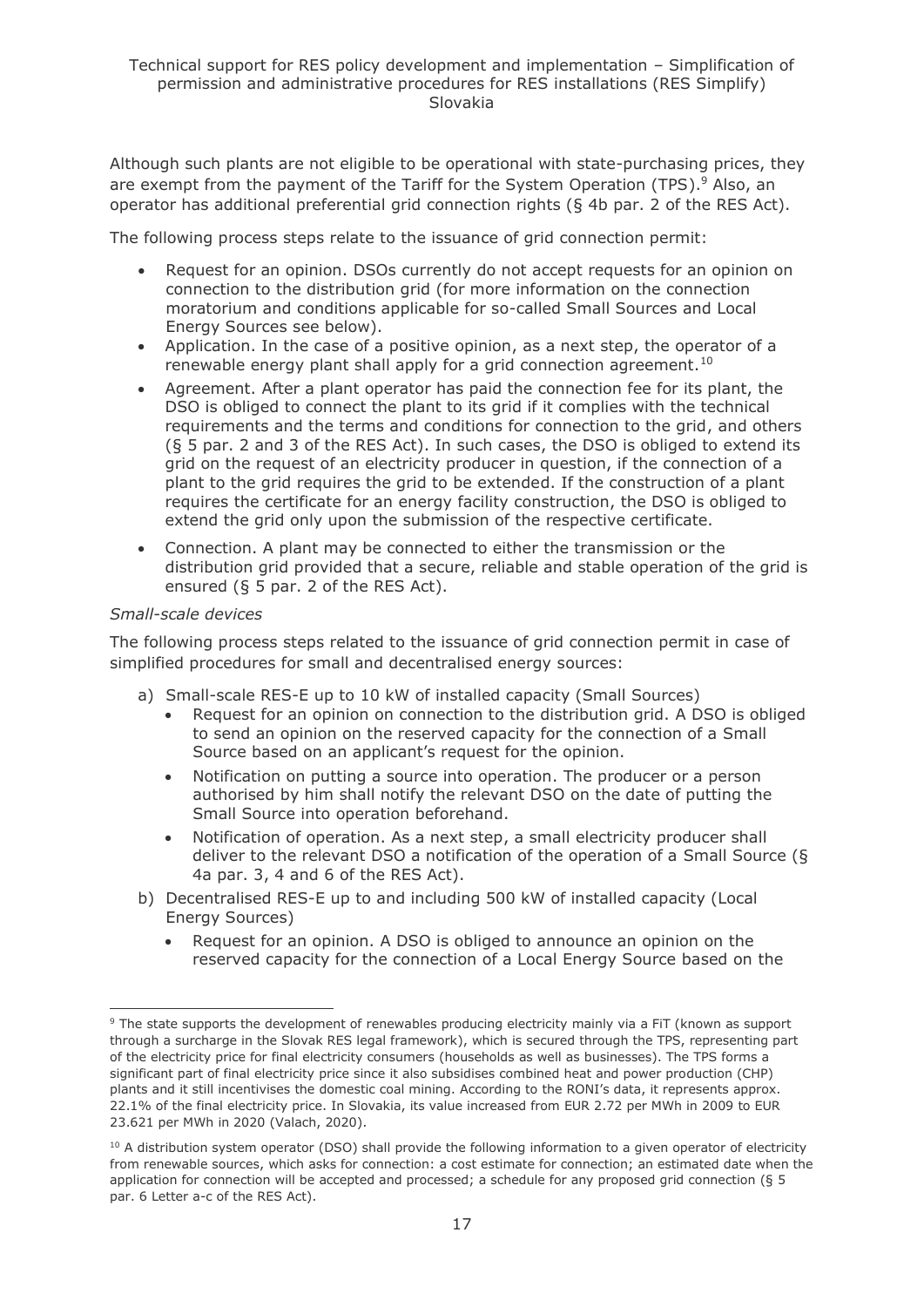request (§ 4b par. 5 of the RES Act). There are the maximum capacity limits for Local Energy Sources announced by the MoEc annually.

- Application for grid connection. An applicant must request the grid connection on the basis of § 4b on the Local Energy Source of the RES Act.
- A notification of the operation of a Local Energy Source. The complete notification should be delivered by the end of the validity of the DSO's opinion on the reserved capacity to the DSO (§ 4b par. 3 Letter c of the RES Act).
- Confirmation of electricity production in a Local Energy Source. The RONI shall issue to the electricity producer a confirmation of electricity production in the Local Energy Source upon the delivery of the complete application. The complete application should also include a copy of the contract on connection to the distribution system for the Local Energy Source. A RES-E operator needs such confirmation to be exempted from the payment of the Tariff for the System Operation (TPS).

# **Deadlines**

#### **RES-E plants**

Once the plant complies with the technical requirements and the terms and conditions, the grid operator shall connect it to its grid within 5 working days (§ 5 par. 8 of the RONI's Decree on Electricity Market).

#### **Small-scale RES-E up to 10 kW of installed capacity (Small Sources)**

In order to be eligible for such connection procedure, an applicant should conclude a contract on connection to the distribution system with a relevant DSO. The DSO is obliged to send an opinion on the reserved capacity for the connection of a Small Source valid for 6 months within 10 working days from the date of delivery of the request for an opinion on connection to the distribution grid. At least 2 days before putting the Small Source into operation, the producer shall notify the relevant DSO. Subsequently, a small electricity producer shall deliver to the relevant DSO a notification of the operation of the Small Source within 5 working days from its commissioning, or until the expiry of the DSO's opinion on reserved capacity at the latest (§ 4a of the RES Act).

#### **Decentralised RES-E up to and including 500 kW of installed capacity (Local Energy Sources)**

With regards to the timeline, the DSO is obliged to announce an opinion on the reserved capacity for the connection of a Local Energy Source within 15 working days from the date of delivery of the request for an opinion valid for a maximum of 6 months. The DSO shall also notify the producer of electricity in the Local Energy Source no later than 5 working days before it is disconnected or the electricity distribution is interrupted. This should happen if its maximum reserved capacity is exceeded. In addition, the RONI shall issue to the electricity producer a confirmation of electricity production in the Local Energy Source within 30 days from the delivery of the complete application. If the application is not complete, the RONI shall invite the applicant to complete the application within a specified period, which may not be shorter than 30 days (§ 4b of the RES Act).

### **Detected barriers**

**DSOs have announced a connection moratorium.** Since December 2013, the entire Slovak RES sector has been facing a connection moratorium (so-called Freeze Status) because all three regional distribution system operators (DSOs) stopped issuing licenses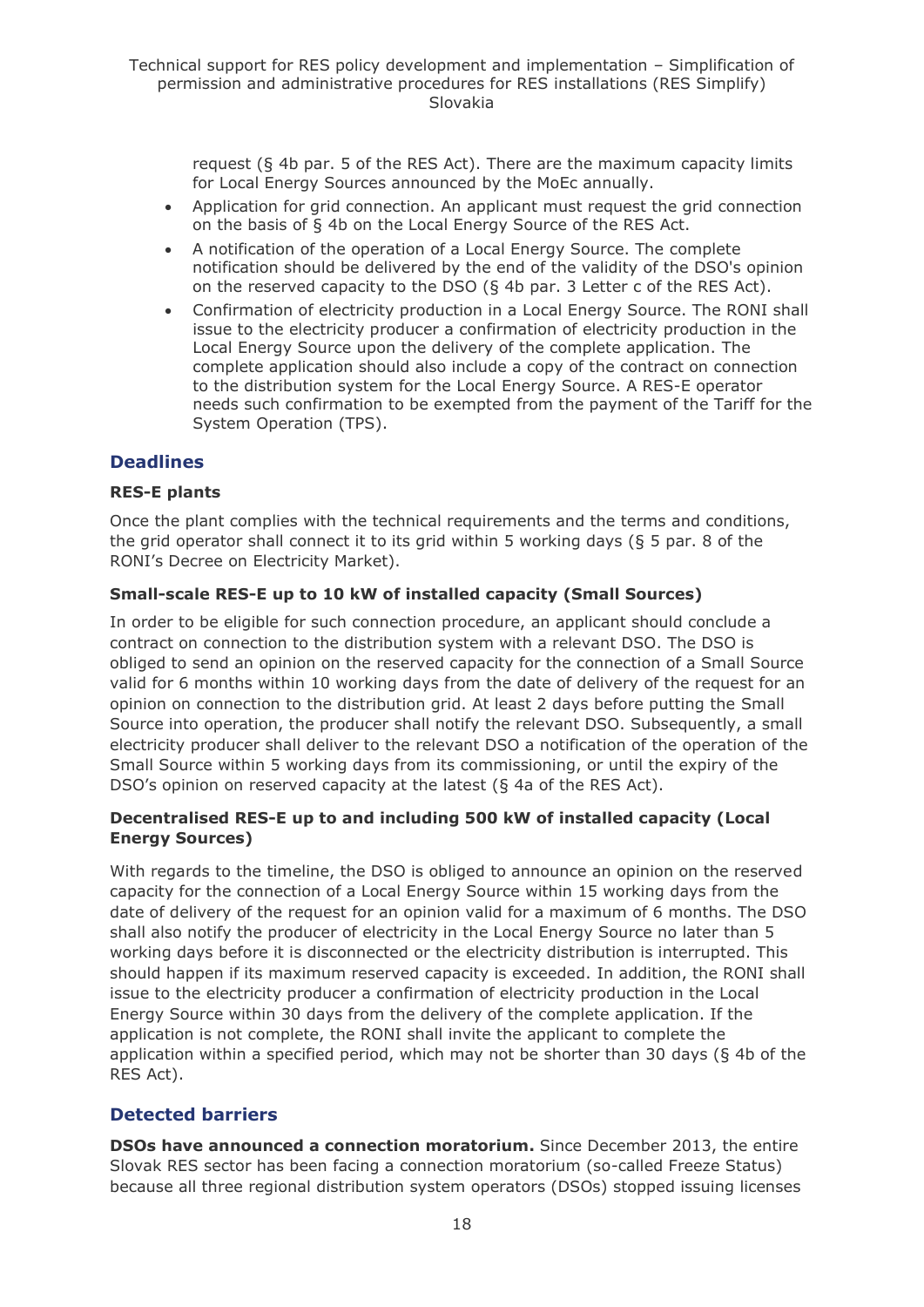(except for so-called Small Sources up to 10 kW). The Slovak electricity transmission system operator (i.e., Slovenská elektrizačná prenosová sústava; TSO) carried out a study in late 2012, which says that wind and photovoltaic plants with a higher performance destabilise the grid and belong to the category of unpredictable energy sources. All three regional DSOs announced a full or at least partial connection moratorium for all RES installations a year later.

According to the Slovak Association of Photovoltaic and Renewable Energy Industry (SAPI), the MoEc finally partially overcame this major barrier on 27 February 2019. Based on an amendment of the RES Act, which entered into force on 1 January 2019, the MoEc officially announced capacities for some new RES amounting to 43 MW in total for 2019. These capacities were divided into two categories – RES promoted via a FiT (12 MW in total; excluding PV and wind plants) and RES meeting the criteria of the so-called Local Energy Source (up to 500 kW; 31 MW in total) without any claim for direct financial support. However, these limits apply only to three regional DSOs, each one with more than 100,000 delivery points. In June 2019, the MoEc announced 19 MW designated for the Local Energy Sources located throughout Slovakia for 2020. The FiT is totalling 27 MW for RES-E and CHP (15 MW for RES-E only) for 2020. New capacities for 2021 were announced in 2020, too.

Some experts assume that the Freeze Status (in a different form and de facto) still prevails for new RES, which will not be connected once the aforementioned upper limits are reached. The same applies for auctions for large-scale RES over 500 kW announced at the beginning of 2019 as well.

On 3 February 2020, the MoEc launched the first-ever auctions for 30 MW of new RES-E plants with the installed capacity of 500 kW up to and incl. 10 MW (for rooftop PV plants the capacity was lowered to 100 kW - 2 MW). However, on 1 April 2020, the MoEc cancelled the one-round auction round allegedly due to the COVID-19 pandemic. Although a new auction should have already been launched around summer 2020, which was later on postponed to the end of 2020 (with an allocation of 50 MW for PV, wind and biomass plants), according to information from December 2020, it will be open in 2021 at the earliest. The problem the new management of the MoEc is currently dealing with is an accumulated deficit resulting from the Slovak system of RES operational support (in the form of so-called Tariff for the System Operation; TPS). Since a new government composed of totally different political parties took over the power in March 2020, it may happen that the details of a new call for auctions will differentiate (dramatically). For instance, in addition to the technology-neutral auction rounds, technically specific auctions focused on, for example, hydro-power plants should have been launched, too. Also, another type of auctions the current representatives of the MoEc are thinking about is an auction where the state prepares the site and relevant permits and companies would compete only for the supply of technology.

Finally, according to the news from late October 2020, the long-lasting ban on connecting new RES to the distribution network, except for currently permitted exceptions (please see above), should be finally brought to an end in early 2021. This should happen thanks to the completion of a cross-border connection with Hungary. As a result, about 260 MW of new capacity in the electricity grid should be released (Valach, 2020; Karaba, 2020; Galek, 2020; Jambrich et al., 2020; Fečke Gyöngyová, 2020).

**Grid fee (so-called G-component).** G-component (payment for access to the distribution system or grid fee or G-tariff or G-charge) was introduced in the Ordinance on Price Regulation in Electricity (Decree No. 221/2013 Coll.) in July 2013 by the energy regulatory body (RONI). From January 2014 on, a new fee for grid capacity reservation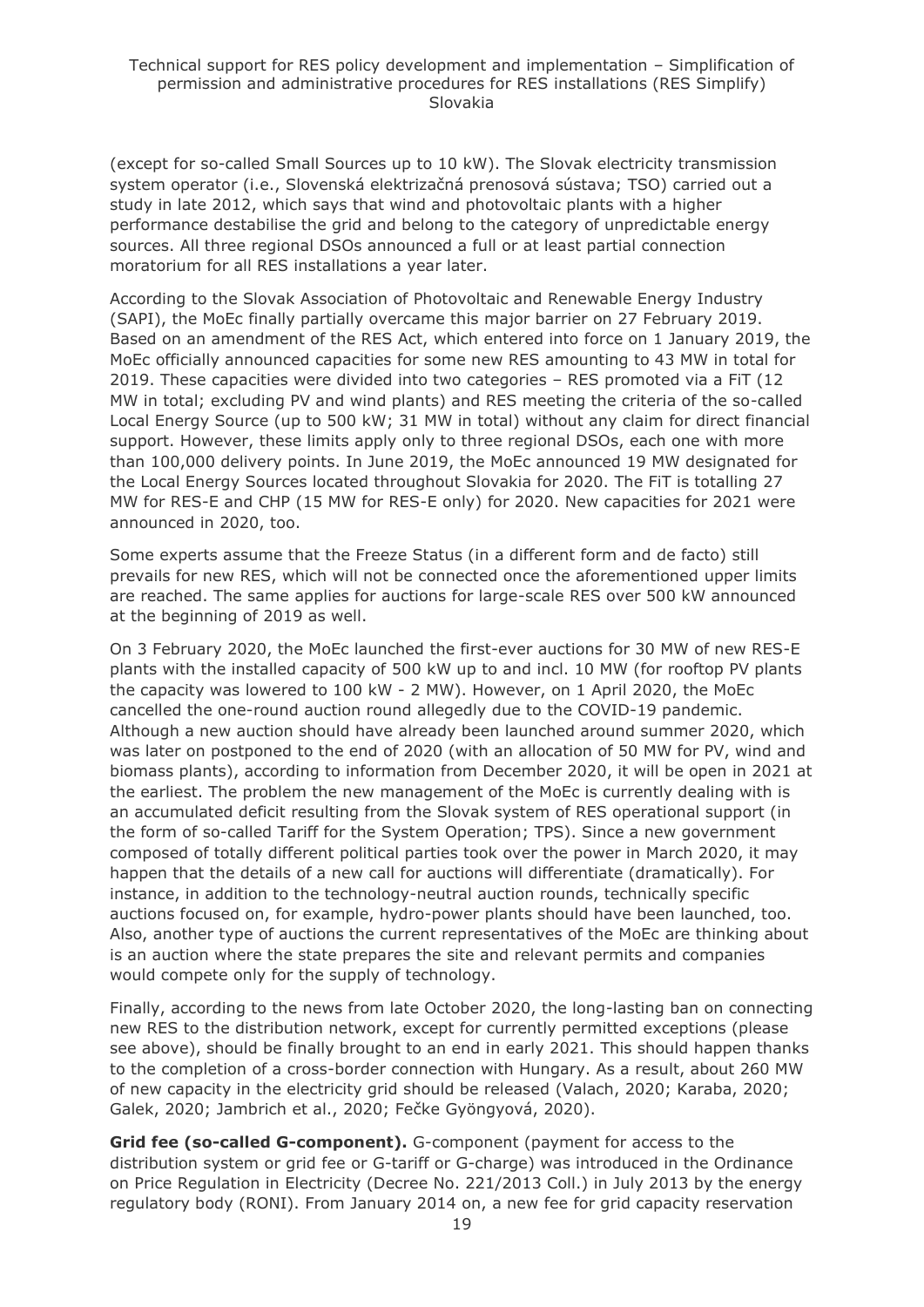was applied to all electricity producers. The amount of payment ranges from approx. EUR 17,000 to EUR 21,000 per year per 1 MW of installed capacity. Although currently, RES operators can carry the burden of such payment, the situation might be worse once the operational support (FiT) for RES-E plants expires. Another problem is that the Gcomponent should also apply to new large-scale RES-E promoted by capacity auctions (feed-in premium; FIP) once they are implemented (probably in 2021).

Producers of green energy constantly criticised the RONI for the illegal introduction of an obligation to pay the G-component based only on the contract of connection to the grid. The exception from the so-called G-component applies only to small hydroelectric power installations (up to 5 MW), Small Sources (installations up to 10 kW) whose owners do not do business in the energy sector. Originally, RES operators understood that such exception applies also to newly introduced Local Energy Sources, however, regional DSOs also keep applying it (according to § 27 par. 2 Letter b of the Energy Act) to these RES-E plants (i.e., energy prosumers), which is perceived unlawful by stakeholders.

The majority of stakeholders have identified this payment as the key retroactive measure with negative effects. Furthermore, in July 2016, the finding of the Constitutional Court of the Slovak Republic (Finding No. 220/2016 Coll.; 'PL. ÚS 17/2014-132') declared the G-component fee as unconstitutional. Although the distribution system operators (DSOs) did not take this decision into account and they further applied the fee at the beginning, now they are obliged to return back this fee to RES-E producers for the period before 1 January 2019. For instance, on 26 September 2018, the Regional Court in Žilina confirmed the decision of the District Court Žilina, which as the first court in the country reflected the aforementioned findings of the Constitutional Court in June 2017.

The core of the dispute about the G-component lies in the difference between the terms of access and connection to the distribution grid. According to the Constitutional Court's Finding, entities having no contract on access to the distribution system have no reason to pay the fee. Therefore, only those producers who use the distribution system for trading or have a contractual relationship with a DSO are obliged to pay it. Regarding its retroactivity, the finding of the Constitutional Court states that the contested provisions are not retroactive (but still unconstitutional) because they have not imposed the obligation to pay fees retroactively for the period prior to the date of entry into force of the Decree, but they apply to the future price regulation.

Concerning the amount of the fee, on 14 November 2019, the SAPI and a major electricity producer Slovenské elektrárne offered cooperation on setting a new methodology for the G-component's calculation, which is in line with new EU legislation, to the RONI. More concretely, their first proposal submitted to the RONI suggests the maximum average amount of G-component to EUR 0.5 per MWh. The new methodology was also supported by other organisations, i.e., the Association of Solar Electricity Producers (AVES), the Association of Hydropower Engineers of Slovakia (AHES) as well as the Slovak Biogas Association (SBA). This suggestion was, however, refused by the RONI. In late October 2020, new representatives of the MoEc and RONI admitted its change in the near future.

As of 1 January 2019, the G-component is in accordance with the law since the decisionmakers reflected the aforementioned Finding of the Constitutional Court in the major reform of RES Act. As a result of this change, RES-E producers are legally obliged to pay the fee from 2019 onwards. However, according to RES stakeholders, as of 1 January 2020, the G-component is in conflict with the European Commission's Winter Energy Package (Regulation 2019/943 on the Internal Market of Electricity) since it is discriminatory and not cost-related. In this context, the SAPI, Slovenské elektrárne and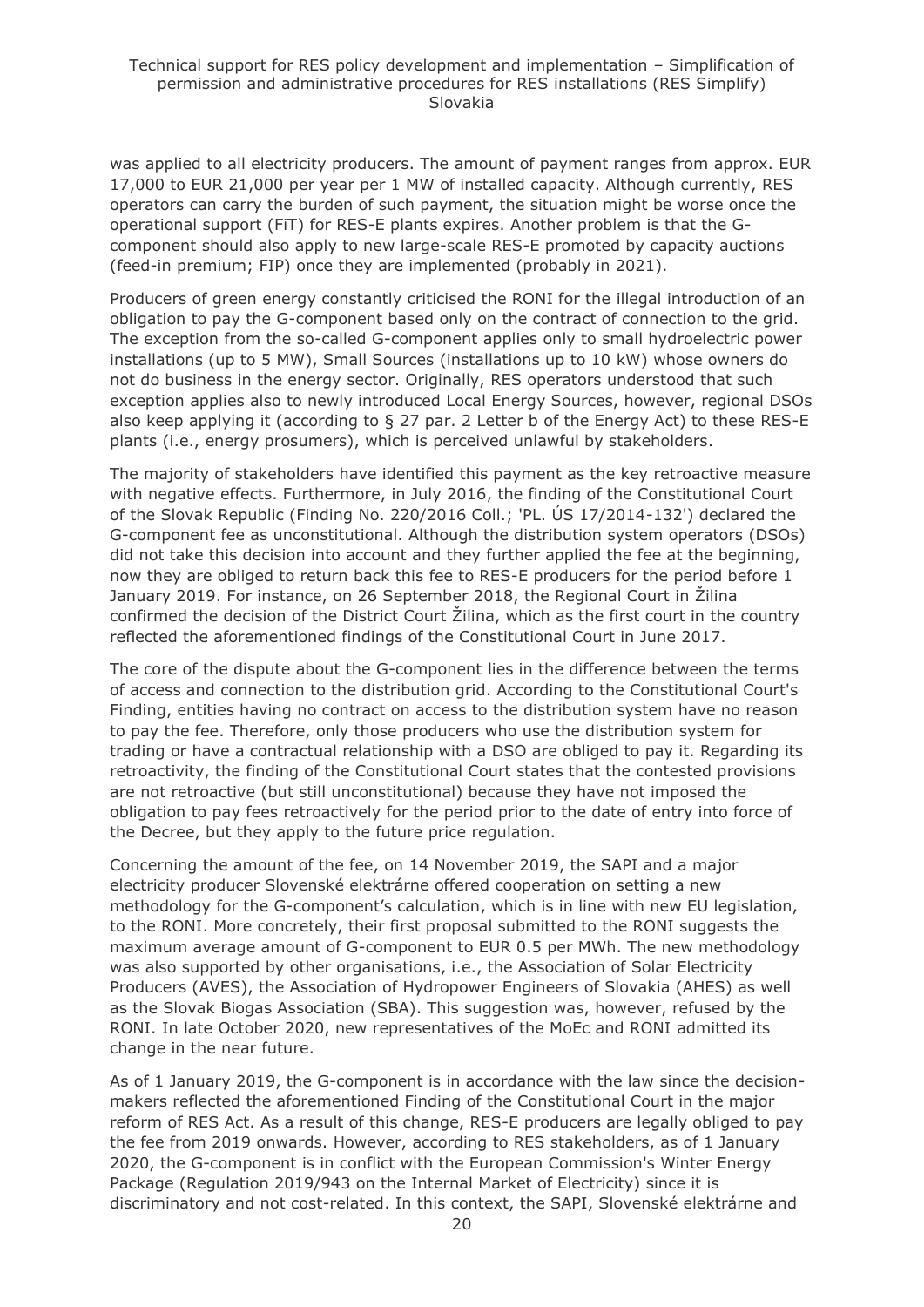Veolia Energia Slovensko submitted a complaint to the EC in October 2020 (Valach, 2020; Karaba, 2020; Jambrich et al., 2020; Fečke Gyöngyová, 2020; Sadloňová and Tóthová, 2019; SAPI, 2020).

# **Identified good practice**

<span id="page-20-0"></span>No good practice related to this process was identified.

# **2.1.5. Corporate-legal fiscal**

# **Process flow**

In Slovakia, the consumption of electricity is subject to an excise tax. The generation of electricity from RES is encouraged by exempting it from this tax if its production is proven by the guarantee of origin. All RE technologies (i.e., solar, wind, geothermal, water and biomass) are eligible (§ 7 par. 1 Letter e of the Act on Excise Duty on Electricity; MoF, 2015).

The amount of tax allowance is equal to the amount of tax entitled persons are exempt from. Its value is calculated on the basis of the amount of electricity in MWh generated and the corresponding tax tariff. Since 1 January 2010, the tax on electricity has been EUR 1.32 per MWh (§ 6 of the Act on Excise Duty on Electricity).<sup>11</sup>

A subject liable to pay electricity tax is a subject who produces electricity from RES (§ 10 of the Act on Excise Duty on Electricity). Such a person is obliged to apply to the customs office for registration of the taxpayer of electricity following § 67 of the Tax Procedure Code as the first step. Before the registration of the electricity taxpayer and the issuance of the certificate of registration of the electricity taxpayer, the locally competent customs office shall verify the required facts. From that moment, the payer of electricity tax is obliged to file a tax return to the relevant customs office regularly. Concerning the tax return, the tax can be refunded only on demonstrably taxed electricity to an electricity taxpayer who has produced tax-exempt electricity with its RES guarantee of origin.

#### *Small-scale devises*

In the case of small operators of RES generating electricity up to 10 kW of installed capacity (so-called Small Sources), the above-mentioned steps do not apply and such producers are directly exempt from electricity tax without additional tax registration requirements (§ 15a Act on Excise Duty on Electricity).<sup>12</sup>

# **Deadlines**

**Registration.** If the facts and data provided by a subject turn out to be true, the relevant customs office shall register the applicant and issue it a certificate of registration of the taxpayer of electricity within 15 days from the date of submission of the application (§ 11 par. 5 Act on Excise Duty on Electricity).

**Payment of electricity tax.** The payer of electricity tax is obliged to file a tax return to the customs office no later than the  $25<sup>th</sup>$  day of the calendar month following the

 $11$  Further information concerning the trading and disposing of a guarantee of the origin of electricity from RES and related tax exemptions is provided (in Slovak) in the MoF's Guidance from the year 2015 (MoF, 2015).

<sup>12</sup> Additionally, municipalities are empowered to decide that plots of land where solar PV plants generating electricity from renewable energy sources are located are subject to reduced taxation from real properties (§ 8 par. 4 Local Taxes and Local Fee Act).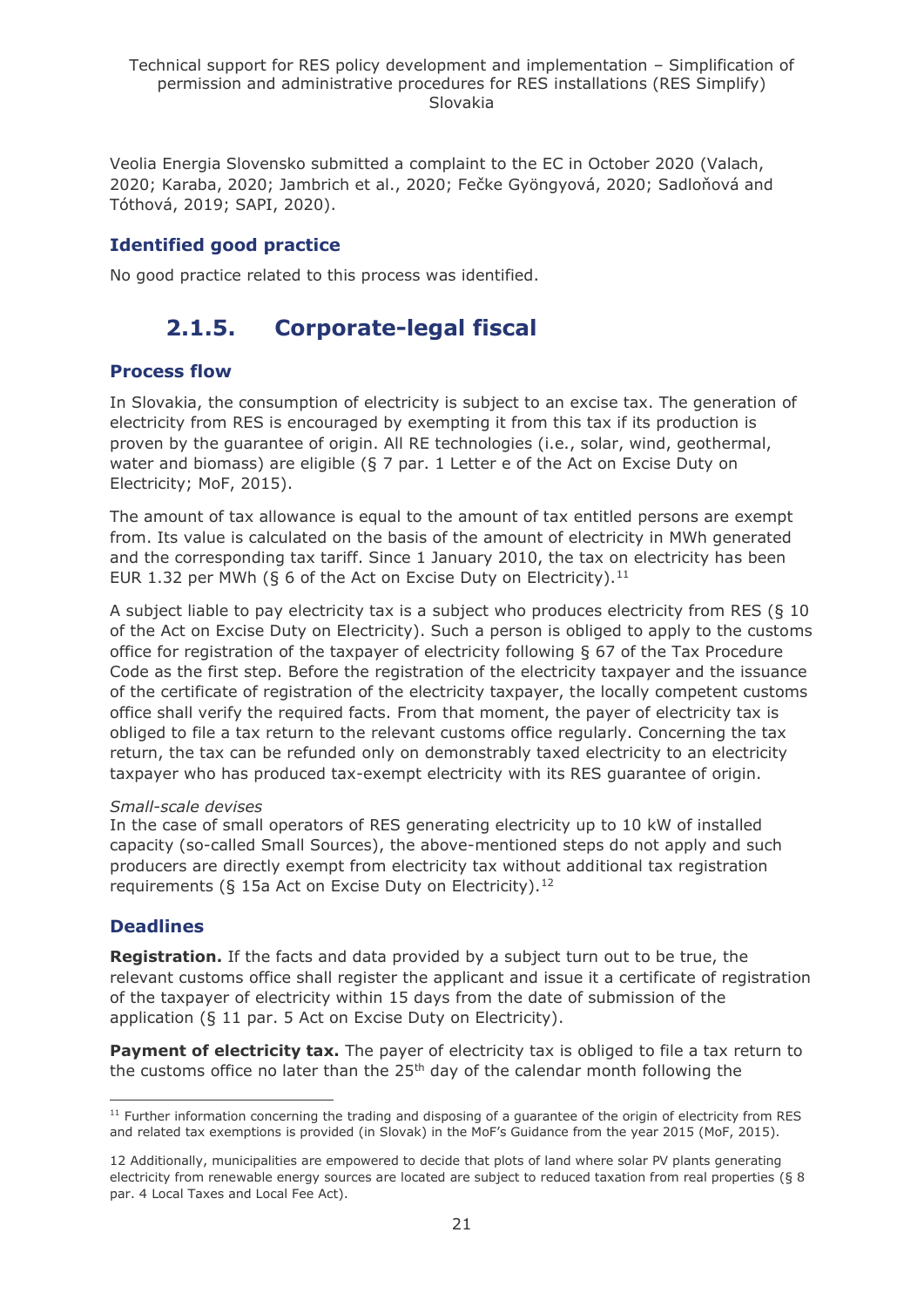calendar month in which he became liable to pay tax  $(§ 12$  par. 2 Act on Excise Duty on Electricity).

**Tax return.** The customs office refunds the tax within 30 days from the date of filing the tax return or additional tax return if all conditions for a tax refund are met (§ 13 par. 9 Act on Excise Duty on Electricity).

### **Detected barriers**

No barriers related to this process were identified.

# **Identified good practice**

No good practice related to this process was identified.

# <span id="page-21-0"></span>**3. Use of IT systems**

**(Strategic) Environmental Impact Assessment (SEA/EIA).** State administration bodies for the EIA have an obligation to provide information to a comprehensive information system administered by the MoEn. The system for impact assessment consists of five interconnected basic modules (four internal modules and one public) and three main parts (MoEn et al., 2017, p. 60).

The public module called Enviroportal is freely accessible, it does not require a login to the system or any notification. It is a basic platform for publishing outputs from information systems, and it also provides authorised information about the environment in Slovakia. Information for the public and other participants in the EIA process on all proceedings in the process of assessing the impact of strategic documents and proposed activities on the environment, including their changes, can be found within the public module, i.e., in the SEA/EIA Information System. 13

As the abovesaid Enviroportal serves mainly for information purposes, the EIA processes themselves are still administered in an "offline mode".

**Electricity production license.** Concerning applications for authorisations to conduct business in the energy sector, these may be issued based on an application sent by electronic means and signed by electronic signature (MoI, 2020). Such applications might be submitted through the Central Portal of Public Administration of the Slovak Republic called Slovensko.sk. 14

When submitting an application for the certificate for the construction of an energy facility, the aforementioned central portal, which is operational from the year 2013, could be used. More specifically, the e-Government Act, which enables electronic communication between companies and citizens with public authorities, entered into force as of 1 November 2013. Via the online platform, investment applications may be submitted and applicants should find the results of such submissions in their electronic message boxes (eDesk).<sup>15</sup>

**Administrative authorisation.** The application for a building permit is submitted in writing at the filing office of the relevant building authority. Electronic service is also available for applying for a building permit, but it is not commonly used allegedly due to

<sup>13</sup> <https://www.enviroportal.sk/sk/eia> (in Slovak)

<sup>14</sup> <https://www.slovensko.sk/sk/najst-sluzbu> (in Slovak)

<sup>&</sup>lt;sup>15</sup> [https://portal.mhsr.sk/files/esluzby/prirucky/prirucka\\_17\\_sk.pdf](https://portal.mhsr.sk/files/esluzby/prirucky/prirucka_17_sk.pdf) (in Slovak)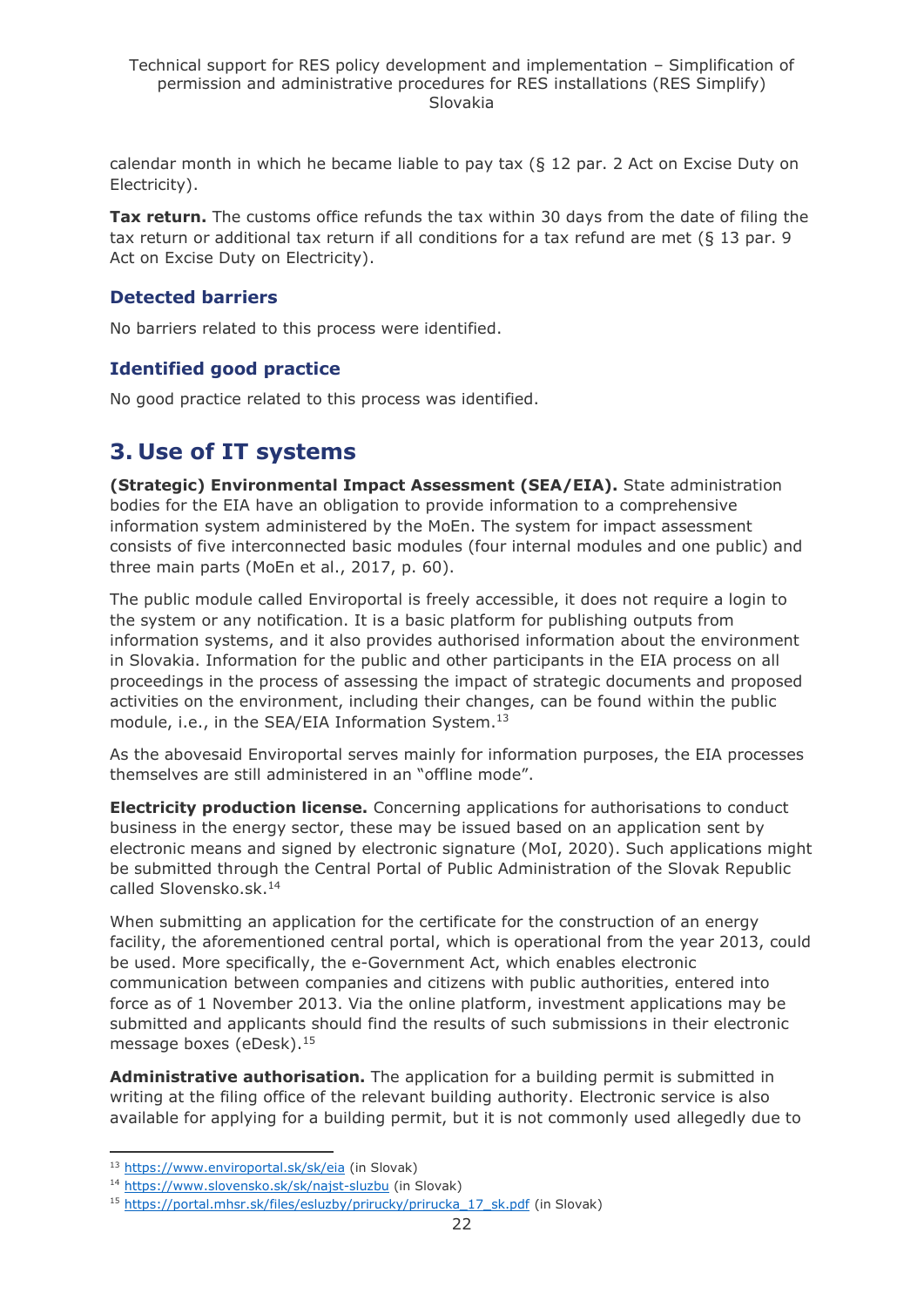the size of required annexes. However, the true reason seems to be that those public institutions are not legally obliged to use e-government services, which slows down the entire process.

**Grid connection permit.** It is possible to submit a Small Source connection request online, e.g., on the website of the Západoslovenská distribučná (ZSD; one of the three regional DSOs operational in Slovakia).<sup>16</sup> Other applications are normally submitted in a written form. DSOs have not been able (or forced) to implement an electronic grid connection process to the full extent yet.

**Corporate-legal fiscal.** There is an online platform to apply to pay electricity tax (registration). 17

However, regarding the tax declarations, they must be submitted online, although some exemptions related to a type of entity apply. For instance, civic associations and nonprofit organisations should use an online platform only voluntarily. Before doing so, a person must register itself on the portal of the Financial Administration of the Slovak Republic. 18

# <span id="page-22-0"></span>**4. Complaint procedure**

First of all, it is necessary to apply a special regulation (i.e., EIA Act, Building Act, Energy Act) and if an act does not regulate the given relationship or aspect of the proceedings, then the relevant provisions of the Administrative Code apply.

In general, the party to the proceedings has the right to appeal against the decision of the administrative body (§ 53 of the Administrative Code).<sup>19</sup> The appeal is lodged with the administrative authority that issued the contested decision. Unless a special law provides otherwise, the appellate body is the administrative body of the next higher-level superior to the administrative body that issued the contested decision.

The classic way of defence against decisions issued under the Administrative Code is an appeal, which must be filed within 15 days of the date of delivery of the decision (§ 54 par. 2 of the Administrative Code). A party may withdraw the appeal until it has been decided. If the party withdraws the appeal, it may not appeal again. If the appeal is wellfounded, the appellate body annuls the decision and returns the case to the first-instance administrative body for further proceedings and a new decision. The appeal body's decision on the appeal may not be further appealed (§ 59 of the Administrative Code).

The reopening of the proceedings is another remedy by which the decision of the administrative body can be challenged (§ 62 of the Administrative Code). A reopening of proceedings may be sought if there are new facts or evidence which may have a material effect on the decision and could not be invoked in the original proceedings without the

<sup>16</sup> [https://www.zsdis.sk/online-sluzby/pripojenie-maleho-zdroja/index.html#/ziadost/uvodne-informacie](https://www.zsdis.sk/online-sluzby/pripojenie-maleho-zdroja/index.html%23/ziadost/uvodne-informacie) (in Slovak)

<sup>17</sup> <https://pfseform.financnasprava.sk/Formulare/eFormVzor/REG/form.479.html> (in Slovak)

<sup>18</sup> [https://www.slovensko.sk/sk/zivotne-situacie/zivotna-situacia/\\_ako-podat-danove-priznanie-ele/](https://www.slovensko.sk/sk/zivotne-situacie/zivotna-situacia/_ako-podat-danove-priznanie-ele/) (in Slovak)

 $19$  In simple matters, in particular, where a decision can be taken on the basis of documents submitted by a party to the proceedings, the administrative authority shall take a decision without delay (this, however, does not apply to construction proceedings). Taking a decision without delay is not further defined in the law, however, it is understood as within 30 days at the latest. According to the Administrative Code, the administrative body is obliged to decide on the matter within 30 days from the commencement of the proceedings. In particularly complex cases, it shall take a decision within 60 days at the latest. If the administrative body cannot decide within 30 or 60 days, it is obliged to notify the party to the proceedings and clarify the reasons (§ 49 par. 1 and par 2. of the Administrative Code). Such extensions cannot be reviewed.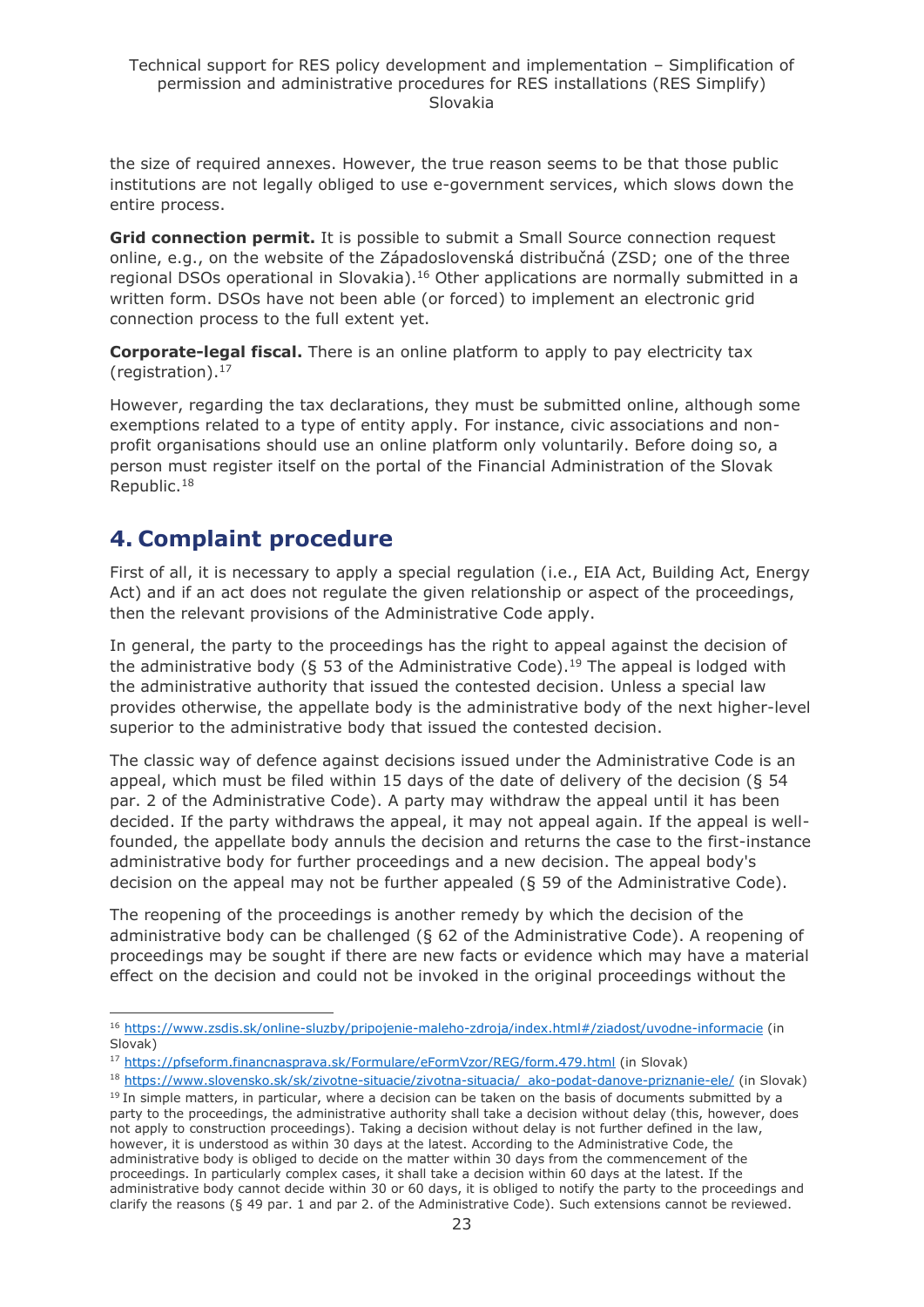fault of the party or if the decision is based on evidence which has proved to be untrue (Bartko, 2020). A new decision in the case annuls the original decision and the new decision in the matter may be appealed (§ 64 of the Administrative Code).

Also, § 65-68 of the Administrative Code define a review of the decision outside the appeal proceedings. An illegal decision may be reviewed by a higher administrative body (an extraordinary remedy). A three-year period for reviewing a valid decision is again valid.

According to Bartko (2020), the legal order of the Slovak Republic offers the possibility to file against a valid administrative decision or measure of a public administration body through a materially, locally and causally competent court by bringing an administrative action (§ 3 and § 9 of the Administrative Judicial Code). In the context of administrative justice, the courts review the legality of decisions issued by administrative authorities which have become final after exhaustion of ordinary remedies (§ 47 par. 4 of the Administrative Code). This action must also, as a general rule, be brought no later than two months after notification of the administrative decision against which it is directed (§ 181 par. 1 of the Administrative Judicial Code). Within these procedures, processes, as well as permits, might be challenged before a relevant court ( $\S$  182 par. 1 of the Administrative Judicial Code).<sup>20</sup>

Furthermore, according to the current legislation, an appeal is the only proper remedy against a decision of a court of the first instance (i.e., relevant District Court), unless the law precludes it. An appeal is admissible against a resolution of the court of the first instance and is decided by the court of the second instance (i.e., relevant Regional Court).

Besides, an appeal to the Supreme Court of the Slovak Republic may be lodged against a valid court decision as a measure of last resort. The Supreme Court of the Slovak Republic decides on the appeal (MoJ, 2020a).

Even if the court dismisses the action as unfounded, the law allows for another appeal in certain circumstances, namely an appeal in cassation (§ 438 of the Administrative Judicial Code). The appeal in cassation (an extraordinary remedy in the administrative judiciary) is admissible against any valid decision of a regional court. It is decided by the Supreme Court of the Slovak Republic.

Last but not least, if there is a dispute between parties and if the nature of the case allows so, the parties to the proceedings may conclude an agreement between themselves (reconciliation) with the approval of the administrative body (§ 48 of the Administrative Code).<sup>21</sup>

 $20$  § 98 of the Administrative Judicial Code enumerates the circumstances when administrative courts should dismiss appeals. Among other reasons, appeals should be also dismissed in the following cases: it has been already decided on the same matter by an administrative court, or another case on the same matter brought by the same plaintiff is already pending before an administrative court. According to the Supreme Court of the Slovak Republic, the term 'same matter' means that the same parties are to be heard and the subject-matter of the proceedings must be the same as that in the proceedings validly closed. Therefore, the subject-matter of the proceedings is an identical claim asserted on the same factual basis between identical parties. This implies that, e.g., a permit can be challenged for the second time, if it does not fit the definition of the term 'same matter'.

<sup>&</sup>lt;sup>21</sup> Note that a major reform of the judiciary, which was approved by the Members of Parliament of the National Council of the Slovak Republic (NR SR) on 9 December 2020, entered into force on 1 January 2021. For instance, among others changes, the reform is establishing the Supreme Administrative Court of the Slovak Republic as the highest judicial body in the field of administrative justice, which should be fully operational in the second half of 2021 (MoJ, 2020b).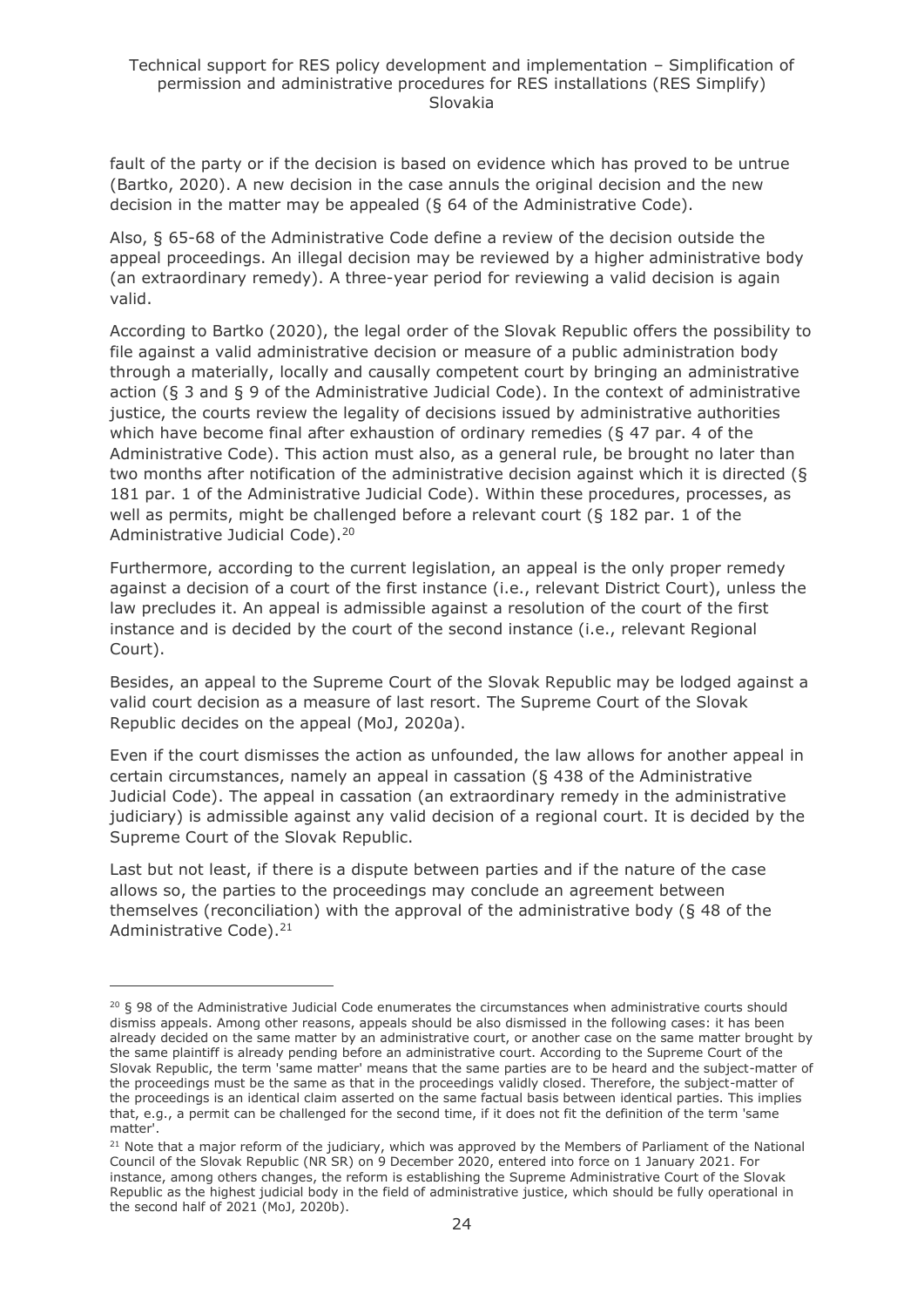Finally, with regards to efficiency and effectiveness of complaint procedures, the practice of the courts confirms the frequent violation and non-compliance with the statutory deadlines for issuing a decision by administrative authorities in Slovakia, according to Peťovská et al. (2019). Complaint procedures as well as the processes themselves (esp. the ones led under the EIA and Building Act) as related to administrative procedures are perceived excessively long and ineffective by stakeholders.

# <span id="page-24-0"></span>**5. Specific features to ease administrative procedure**

Table 2 below provides information on the existing specific features to ease administrative procedures in Slovakia.

| <b>Specific feature</b>                       | <b>Existing</b> | <b>Short description</b>                                                                                                                                                                                                                                                                                                                                                                                                                                                                                                                                                                                                                                                             |
|-----------------------------------------------|-----------------|--------------------------------------------------------------------------------------------------------------------------------------------------------------------------------------------------------------------------------------------------------------------------------------------------------------------------------------------------------------------------------------------------------------------------------------------------------------------------------------------------------------------------------------------------------------------------------------------------------------------------------------------------------------------------------------|
| Simultaneous procedures                       | no              |                                                                                                                                                                                                                                                                                                                                                                                                                                                                                                                                                                                                                                                                                      |
| National contact points and<br>one-stop-shops | no              |                                                                                                                                                                                                                                                                                                                                                                                                                                                                                                                                                                                                                                                                                      |
| Application of 2+1 and 1+1<br>rules           | no              |                                                                                                                                                                                                                                                                                                                                                                                                                                                                                                                                                                                                                                                                                      |
| Simple notification<br>procedure              |                 | Operators of small renewable installations<br>producing electricity up to 10 kW (so-called Small<br>Sources) are entitled to a simplified grid connection<br>procedure. This applies to all RES-E technologies.                                                                                                                                                                                                                                                                                                                                                                                                                                                                      |
|                                               | yes             | As a first step, a request for an opinion on<br>connection to the distribution grid must be<br>submitted. In the case of a positive opinion, the<br>producer shall notify the relevant DSO on the date<br>of putting the Small Source into operation. Finally,<br>the electricity producer shall deliver a notification of<br>the Small Source's operation to the relevant DSO (§<br>4a par. 3, 4 and 6 of the RES Act).                                                                                                                                                                                                                                                             |
| Pre-planning                                  | yes             | At the national level, suitable geographical sites<br>have been identified for wind power plants in<br>Slovakia. More concretely, there is a MoEn's<br>Directive on Wind Plants' Localisation (2010)<br>serving environmental authorities at different levels<br>as well as investors to identify suitable sites before<br>and also in the EIA process, and it differentiates<br>between territories suitable, conditionally suitable<br>and unsuitable for the construction of wind power<br>plants.                                                                                                                                                                                |
| Pre-application consultation                  | yes             | Within the EIA process, which precedes<br>construction procedures, already a project intention<br>is commented on. The competent authority shall<br>publish the intention on the website of the MoEn<br>and deliver it to the departmental authority, the<br>permitting authority, the concerned authority and<br>the municipality. The municipality is obliged to<br>inform the public about this fact and the project<br>intention must be made available to the public for<br>at least 21 days from the publication of the<br>information on its delivery. The public may give an<br>opinion on the intention within 21 days from the<br>day when they learnt of its publication. |

*Table 2: Specific features to ease administrative procedures*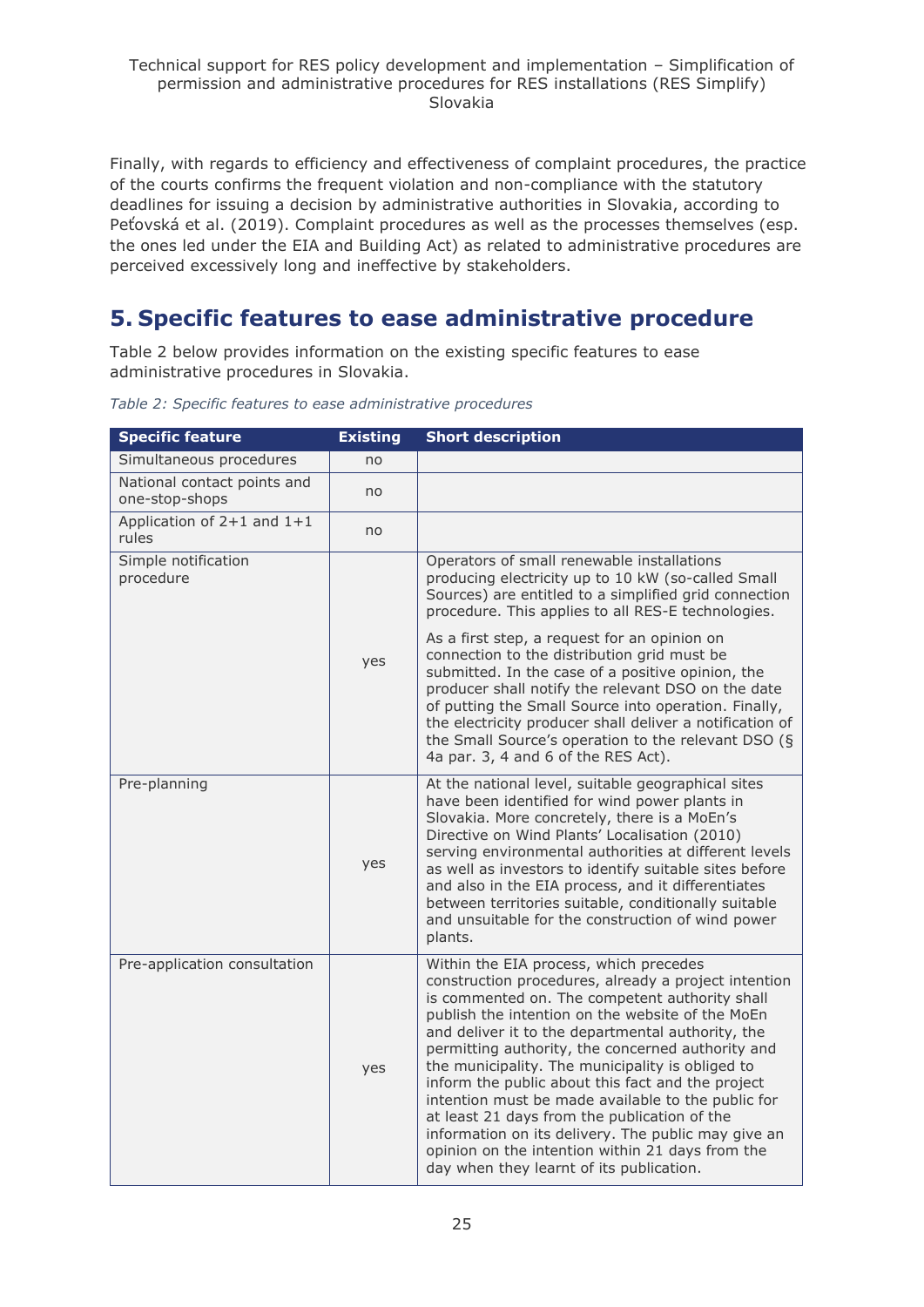| Project acceptance<br>measures                        | no |  |
|-------------------------------------------------------|----|--|
| Measures to streamline<br>litigation by third parties | no |  |
| Other                                                 | no |  |

# <span id="page-25-0"></span>**6. Indicators to measure the performance of the overall process**

Table 3 below provides information on the indicators to measure the performance of the overall administrative and grid connection process in Slovakia.

|  | Table 3: Performance indicators to assess administrative and grid connection processes |
|--|----------------------------------------------------------------------------------------|
|--|----------------------------------------------------------------------------------------|

| <b>Performance indicator</b>                                                                           | <b>Description</b>                                                                                                                                                                                                                                                                                                                                                                                                                                                                                                                                                                                                                                          |
|--------------------------------------------------------------------------------------------------------|-------------------------------------------------------------------------------------------------------------------------------------------------------------------------------------------------------------------------------------------------------------------------------------------------------------------------------------------------------------------------------------------------------------------------------------------------------------------------------------------------------------------------------------------------------------------------------------------------------------------------------------------------------------|
| Average response time by<br>the competent authorities<br>and TSO/DSO for grid<br>connection procedures | N/A                                                                                                                                                                                                                                                                                                                                                                                                                                                                                                                                                                                                                                                         |
| Process duration                                                                                       | Since December 2013, RES connection moratorium (with a few<br>exceptions) prevails in Slovakia (see Section 2.1.4.).                                                                                                                                                                                                                                                                                                                                                                                                                                                                                                                                        |
|                                                                                                        | Most permitting and spatial planning work is undergone in the<br>administrative authorisation part. Processes governed by the EIA<br>Act and Building Act are relevant and are also commonly the<br>most time-consuming ones out of all relevant processes, and are,<br>therefore, most negatively perceived by stakeholders.                                                                                                                                                                                                                                                                                                                               |
| Project approval rates                                                                                 | N/A                                                                                                                                                                                                                                                                                                                                                                                                                                                                                                                                                                                                                                                         |
| Costs of administrative<br>processes                                                                   | In general, the level of fees related to administrative processes is<br>not considered an issue. However, the financial burden resulting<br>from the EIA process even in the case of small-scale projects<br>(esp. wind installations) is unacceptably high, according to<br>stakeholders. Speaking about wind power projects, especially<br>ornithological studies, which are obligatory prepared within the<br>EIA process, are deemed lengthy and costly.                                                                                                                                                                                                |
|                                                                                                        | Apart from that, G-component (payment for access to the<br>distribution system or G-tariff or G-charge) is excessively high.<br>The fee was introduced in the RONI's decree in July 2013. From<br>January 2014 on, a new fee for grid capacity reservation has<br>been applied to all electricity producers. The amount of payment<br>ranges from approx. EUR 17,000 to EUR 21,000 per year per 1<br>MW of installed capacity. The exception from the so-called G-<br>component applies only to small hydroelectric power installations<br>(up to 5 MW), Small Sources (installations up to 10 kW) whose<br>owners do not do business in the energy sector. |
| Share of permits that are<br>legally challenged                                                        | N/A                                                                                                                                                                                                                                                                                                                                                                                                                                                                                                                                                                                                                                                         |
| Share of legal challenges<br>that are overruled                                                        | N/A                                                                                                                                                                                                                                                                                                                                                                                                                                                                                                                                                                                                                                                         |
| Stakeholder interests                                                                                  | Opportunities for public involvement are perceived sufficient. In<br>some cases, they are often seen as superfluous (see barrier                                                                                                                                                                                                                                                                                                                                                                                                                                                                                                                            |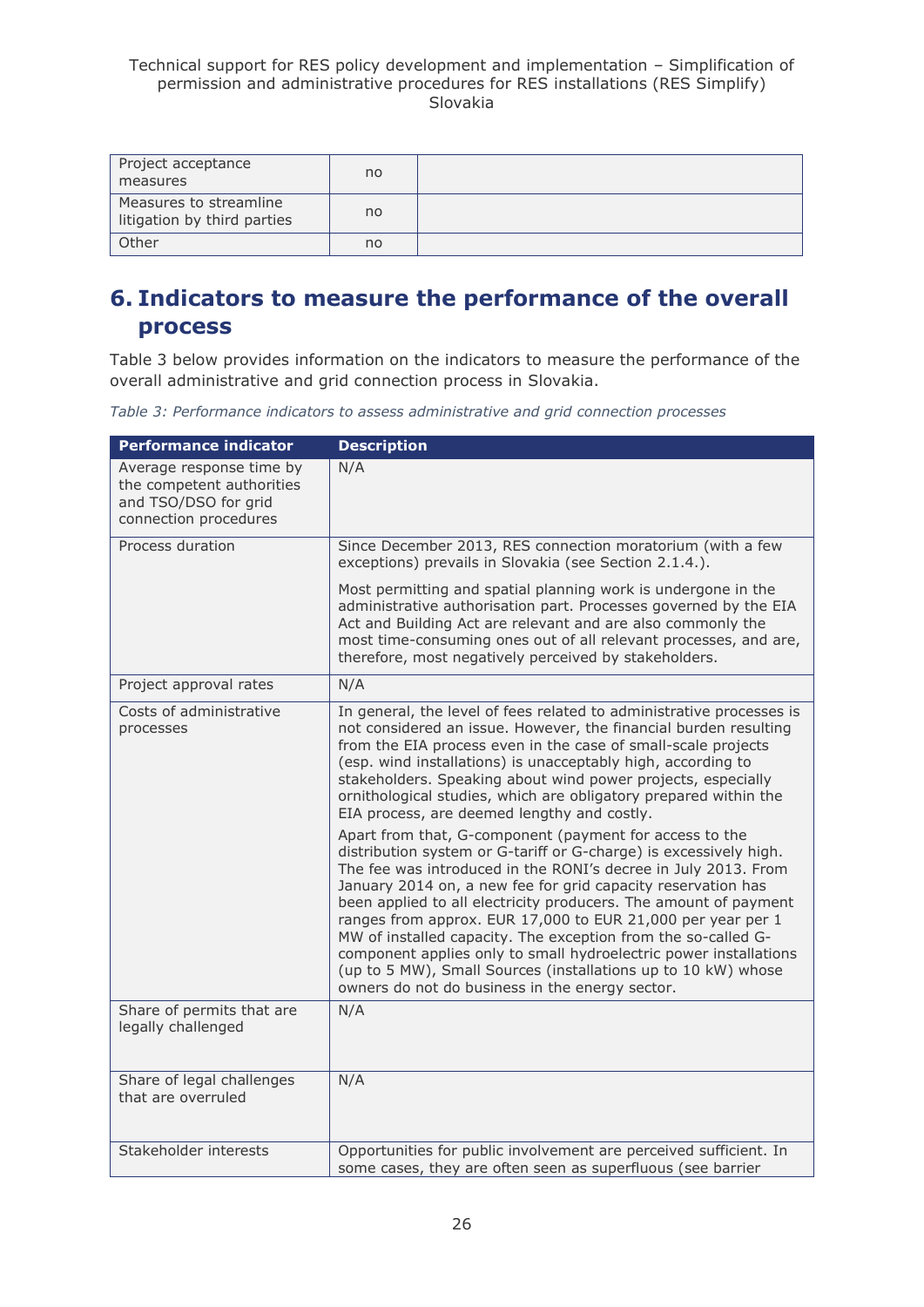#### Technical support for RES policy development and implementation – Simplification of permission and administrative procedures for RES installations (RES Simplify) Slovakia

| "Diverse entities prolong the EIA process" in Section 2.1.3. of this |
|----------------------------------------------------------------------|
| report for more information).                                        |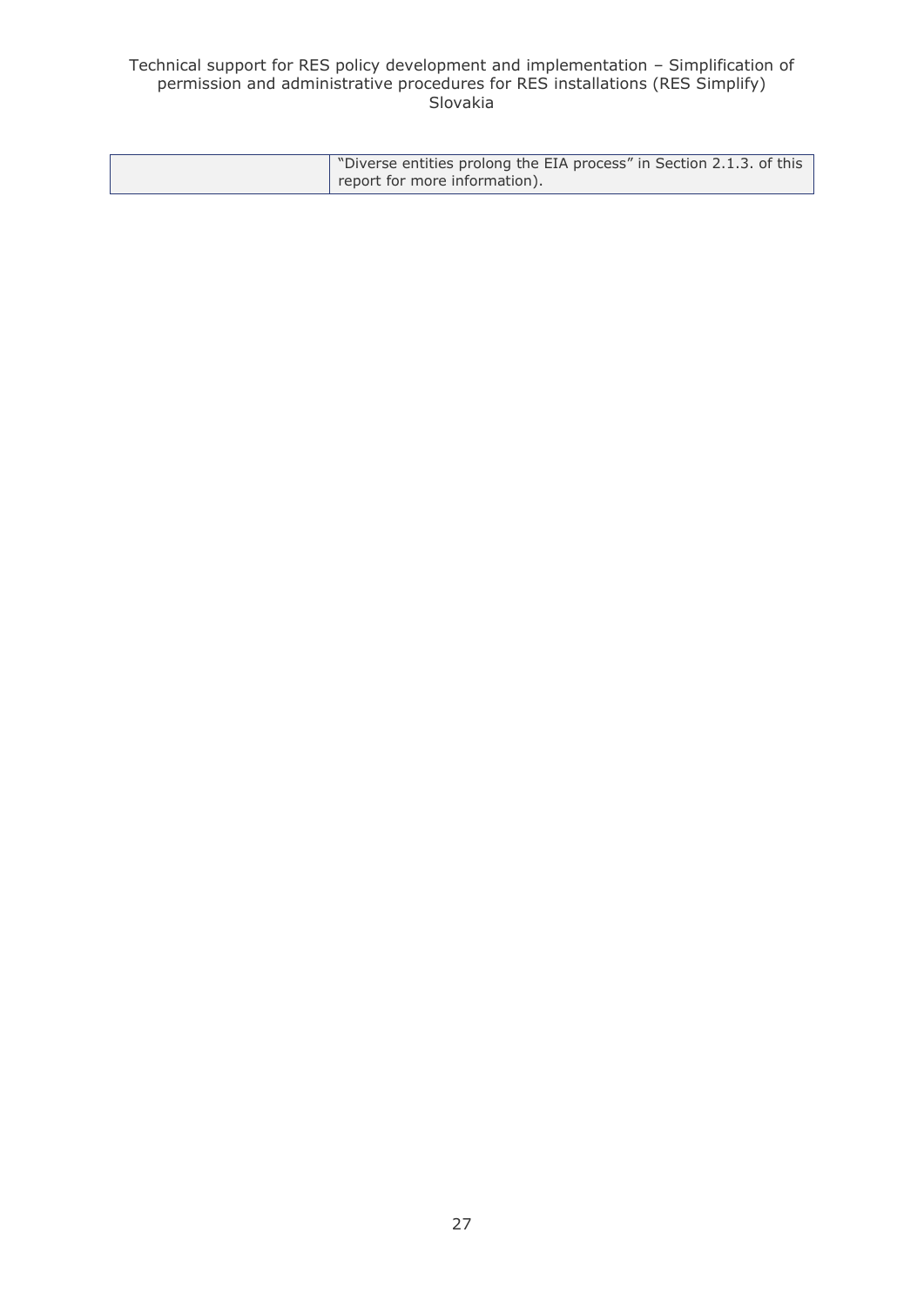# <span id="page-27-0"></span>**References**

Bartko, 2020. How to Defend Against Decisions of Public Administration Bodies. [online] Available at: <https://www.podnikajte.sk/zakonne-povinnosti-podnikatela/ako-sabranit-voci-rozhodnutiam-organov-verejnej-spravy> [Accessed 28 January 2021].

Energoklub, 2019. THE PROCESS OF CONNECTING LOCAL ENERGY SOURCES TO THE SYSTEM IS FACING CRITICISM. Available at: <https://energoklub.sk/sk/clanky/proces-pripajania-lokalnych-zdrojov-dosustavy-je-pod-palbou-kritiky/> [Accessed 28 January 2021].

- Eurostat, 2021. RES SHARES 2019. Available at: <https://ec.europa.eu/eurostat/web/energy/data/shares> [Accessed 28 January 2021].
- Hudcovská, 2011. Methodical Guidance of the Ministry of Transport, Construction and Regional Development of the Slovak Republic, Department of State Construction Administration and Spatial Planning, for Regional Building Authorities and Building Authorities (Municipalities) on the Issue of Permitting the Installation of Photovoltaic Power Plants (PV) and Photovoltaic Equipment (PV) on the Roof Structure or Building Envelope. Available at: <https://www.mindop.sk/ministerstvo-1/vystavba-5/statna-stavebnasprava/dokumenty-a-materialy/usmernenia/povolovanie-stresnych-instalaciifotovoltickych-elektrarni-fve-a-fotovoltickych-zariadeni-aktualizovane> [Accessed 28 January 2021].
- Jančura et al., 2010. Methodology for Assessing the Visual Impact of Wind Farms and Wind Parks on the Landscape. Available at: <https://www.sazp.sk/app/cmsSiteBoxAttachment.php?ID=156&cmsDataID=0> [Accessed 28 January 2021].
- Ježík, 2018. Small Wind Turbines. [online] Available at: <https://ernestjezik.blog.sme.sk/c/473120/male-veterne-turbinky.html> [Accessed 28 December 2021].
- Kanderková and Kováčová, 2013. THE TERRITORIAL PLAN AND ITS STRATEGIC ASSESSMENT (SEA) AS A TOOL FOR THE TERRITORIAL REGULATION. [online] Available at: <https://www.uzemneplany.sk/clanok/uzemny-plan-a-jehostrategicke-posudenie-sea-ako-nastroj-regulacie-zastavania-uzemia> [Accessed 28 January 2021].
- Methodical guidelines of the Ministry of the Environment and the Ministry of Transport, Construction and Regional Development of the Slovak Republic on the issue of assessing spatial planning documentation as a strategic document pursuant to Act No. 24/2006 Coll. on Environmental Impact Assessment and on Amendments to Certain Acts, as amended.
- MHSR, 2019. Integrated National Energy and Climate Plan for 2021-2030. Available at: [<https://ec.europa.eu/energy/sites/default/files/documents/sk\\_final\\_necp\\_main\\_](https://ec.europa.eu/energy/sites/default/files/documents/sk_final_necp_main_sk.pdf) [sk.pdf>](https://ec.europa.eu/energy/sites/default/files/documents/sk_final_necp_main_sk.pdf) [Accessed 28 January 2021].
- MoEn et al., 2017. Environmental Impact Assessment in the Slovak Republic. Available at: <https://www.enviroportal.sk/uploads/files/EIA\_SEA/2018/Posudzovanievplyvov-na-zivotne-prostredie-v-SRfinal-pre-tlac.pdf> [Accessed 28 January 2021].
- MoEc, 2020. ES17 CERTIFICATION OF THE CONFORMITY OF THE INVESTMENT INTENTION WITH THE LONG-TERM CONCEPT OF ENERGY POLICY. Available at: <https://portal.mhsr.sk/licencovanie-osvedcovanie/vydavanie-osvedceni-sulade-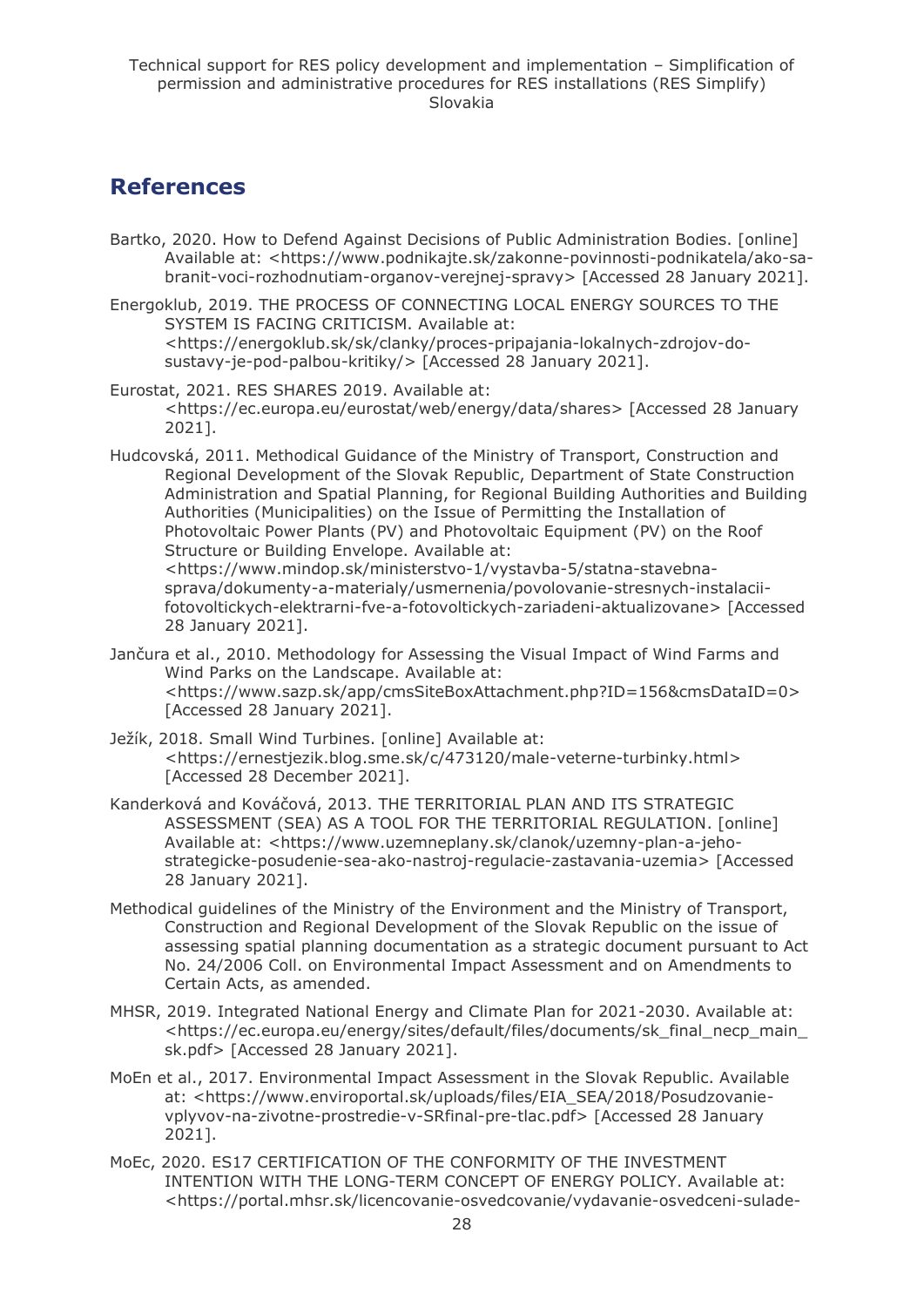Technical support for RES policy development and implementation – Simplification of permission and administrative procedures for RES installations (RES Simplify) Slovakia

investicneho-zameru-dlhodobou-koncepciou-energetickej-politiky/> [Accessed 28 January 2021].

- MoF, 2015. Information on the Method of Applying the Exemption from Excise Duty on Electricity in Accordance with § 7 par. 1 letter e) of the Act No. 609/2007 Coll. Available at: <https://www.financnasprava.sk/\_img/pfsedit/Dokumenty\_PFS/Zverejnovanie\_do k/Dane/Spotrebne\_dane/2015.10.20\_SPD.pdf> [Accessed 28 January 2021].
- MoI, 2020. Energy. Available at: <https://www.minv.sk/?energetika-1> [Accessed 28 January 2021].
- MoJ, 2020a. Appeal. Available at: <https://www.justice.gov.sk/Stranky/Nasesluzby/Trestne-pravo/Dovolanie/Casto-kladene-otazky.aspx> [Accessed 28 January 2021].
- MoJ, 2020b. One Step Closer to Reform Changes in the Judiciary. Available at: <https://www.justice.gov.sk/Stranky/aktualitadetail.aspx?announcementID=28> [Accessed 28 January 2021].
- Peťovská et al., 2019. Legal Regulation of Proceedings Against Inaction of a Public Administration Body. Available at: <https://www.srovpraxi.sk/33/pravna-upravakonania-proti-necinnosti-organu-verejnej-spravyuniqueidmRRWSbk196FPkyDafLfWACuqyBmlr\_0pkASrD5ftv1\_YDU92e66IFA/> [Accessed 28 January 2021].
- Potočár, 2021. Heat pumps, biomass and biofuels. The Ministry of Economy of the Slovak Republic explains the surprising increase in the share of RES. Available at: [<https://www.energie-portal.sk/Dokument/tepelne-cerpadla-biomasa-aj](https://www.energie-portal.sk/Dokument/tepelne-cerpadla-biomasa-aj-biopaliva-mh-sr-vysvetluje-prekvapivy-narast-podielu-oze-106778.aspx)[biopaliva-mh-sr-vysvetluje-prekvapivy-narast-podielu-oze-106778.aspx>](https://www.energie-portal.sk/Dokument/tepelne-cerpadla-biomasa-aj-biopaliva-mh-sr-vysvetluje-prekvapivy-narast-podielu-oze-106778.aspx) [Accessed 28 January 2021].
- proIS s.r.o., 2008. Environmental Impact Assessment in the Slovak Republic: A Practical Guidance for Municipalities. Available at: <https://www.enviroportal.sk/uploads/2011/05/page/environmentalnetemy/star\_6/Posudzovanie\_vplyvov\_na\_%c5%beivotn%c3%a9\_prostredie\_v\_SR\_ - Pr%c3%adru%c4%8dka\_pre\_obce.PDF> [Accessed 28 January 2021].
- Rajničová, 2020. The Nightmare of Investors is to Comment on the Building Code. Available at: <https://www.asb.sk/biznis/nocna-mora-investorov-mapripomienkovat-stavebny-zakon> [Accessed 28 January 2021].
- RONI, 2020. Tariff of Administrative Fees. Available at: <http://www.urso.gov.sk/?q=node/206/> [Accessed 28 January 2021].
- Sadloňová and Tóthová, 2019. Issues Related to the Regulation of Local Energy Sources and Their Producers. Available at: <https://www.energieportal.sk/Dokument/otazky-v-suvislosti-s-pravnou-upravou-lokalnych-zdrojov-avyrobcami-elektriny-v-nich-105662.aspx#sdfootnote3sym> [Accessed 28 January 2021].
- SAPI, 2020. Electricity Producers File a Complaint About the G-component. Available at: <https://www.sapi.sk/clanok/vyrobcovia-elektriny-podavaju-staznost-o-gkomponente> [Accessed 28 January 2021].
- SME, 2021. How Marcel Slávik earns money, haunted by Sulík (questions and answers). [online] Available at: <https://index.sme.sk/c/22579037/na-com-zaraba-slavikpo-ktorom-ide-sulik-otazky-a-odpovede.html> [Accessed 28 January 2021].

Solar Power Europe, 2020. Internal working document.

Valach, 2020. RES Analytics Database: Slovakia. Available at: <https://www.renewablesnetworking.eu/obstacles> [Accessed 28 January 2021].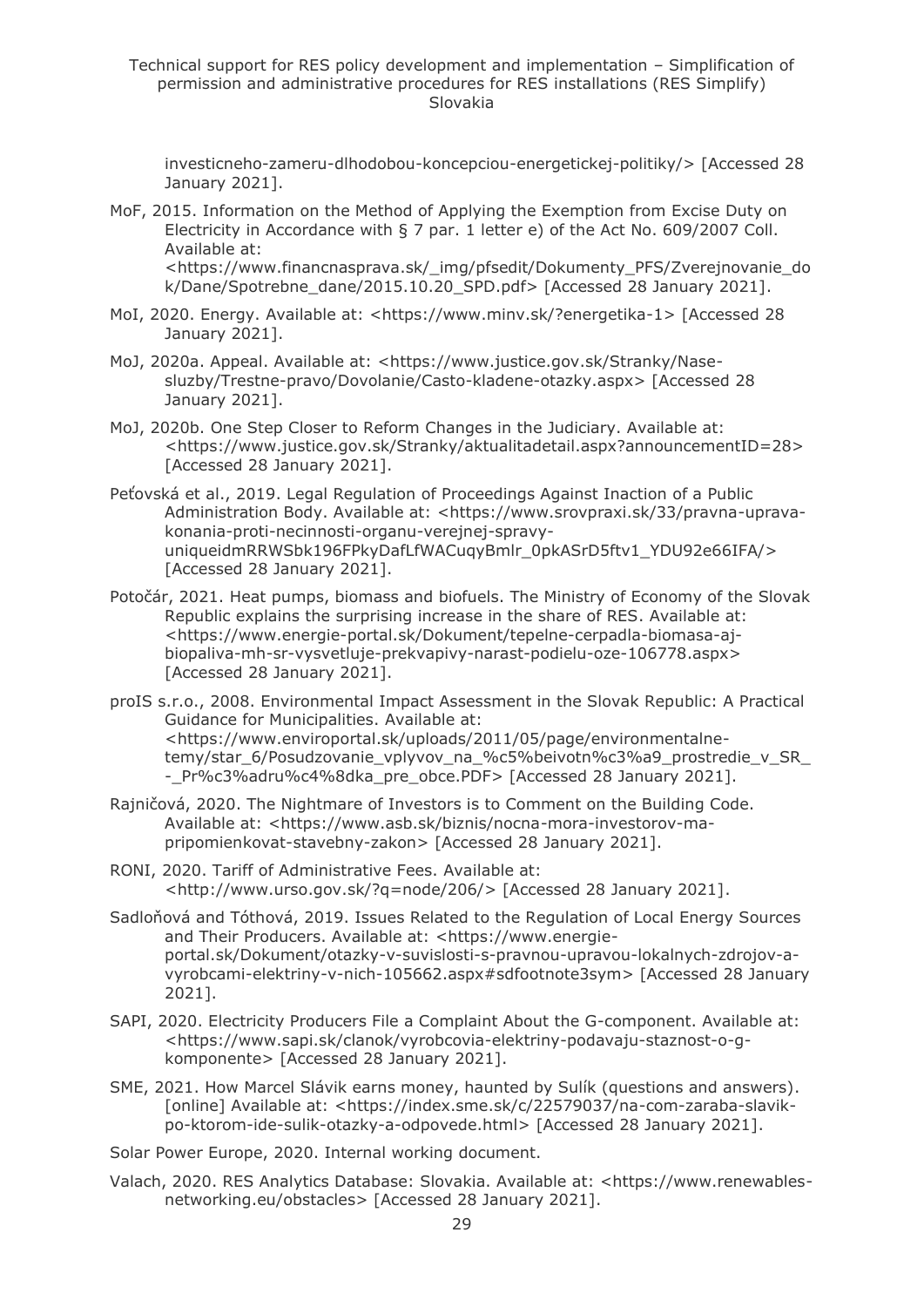### **Interviews**

Fečke Gyöngyová, 2020. Telephone interview. Interviewed on 25 November 2020.

Galek, 2020. Face-to-face interview. Interviewed on 25 November 2020.

Jambrich et al., 2020. Online teleconference. Interviewed on 23 November 2020.

Karaba, 2020. Telephone interview. Interviewed on 23 November 2020.

### **Legislation**

Act No. 71/1967 Coll. on Administrative Proceedings (Administrative Code).

- Act No. 50/1976 Coll. on Land-Use Planning and Building Order (the Building Act).
- Act No. 145/1995 Coll. of the National Council of the Slovak Republic on Administrative Fees.
- Act No. 143/1998 Coll. on Civil Aviation (the Aviation Act) and Amending Certain Acts.
- Act No. 153/2001 Coll. on the Prosecution Service.
- Act No. 582/2004 Coll. on Local Taxes and Local Fee for Municipal Waste and Minor Construction Waste.
- Act No. 24/2006 Coll. on Environmental Impact Assessment and on Amendments and Supplements to Certain Acts.
- Act No. 609/2007 Coll. on Excise Tax on Electricity, Coal and Natural Gas and on Changes and Amendments to Act No. 98/2004 Coll. on Excise Tax on Mineral Oil as Amended.
- Act No. 309/2009 Coll. on the Promotion of Renewable Energy Sources and High-Efficiency Cogeneration and Amending Certain Acts.
- Act No. 563/2009 Coll. on Tax Administration (Tax Procedure Code).
- Act No. 250/2012 Coll. on Regulation in Network Industries.
- Act No. 251/2012 Coll. on Energy and Amending Certain Acts.
- Act No. 305/2013 Coll. on the Electronic Form of Governance Conducted by Public Authorities and on Amendments and Supplements to Other Acts (e-Government Act).
- Act No. 162/2015 Coll. (Code on Judicial Proceedings in Administrative Cases).
- Act No. 447/2015 Coll. on Local Development Fee and on Amendments to Certain Acts.
- Act No. 314/2018 Coll. on the Constitutional Court of the Slovak Republic and on the Amendment of Certain Acts.

Constitutional Act No. 460/1992 Coll. The Constitution of the Slovak Republic.

- Decree of the Ministry of the Environment of the Slovak Republic No. 453/2000 Coll. Implementing Certain Provisions of the Building Act.
- Decree of the Ministry of Economy of the Slovak Republic No. 270/2012 Coll. on Professional Competence in the Energy Business.
- Decree of the Office for Regulation of Network Industries No. 18/2017 Coll., which establishes price regulation in the electricity industry and certain conditions for the performance of regulated activities in the electricity industry, as amended.
- Decree of the Regulatory Office for Network Industries of 9 September 2019, Which Amends the Decree of the Regulatory Office for Network Industries No. 490/2009